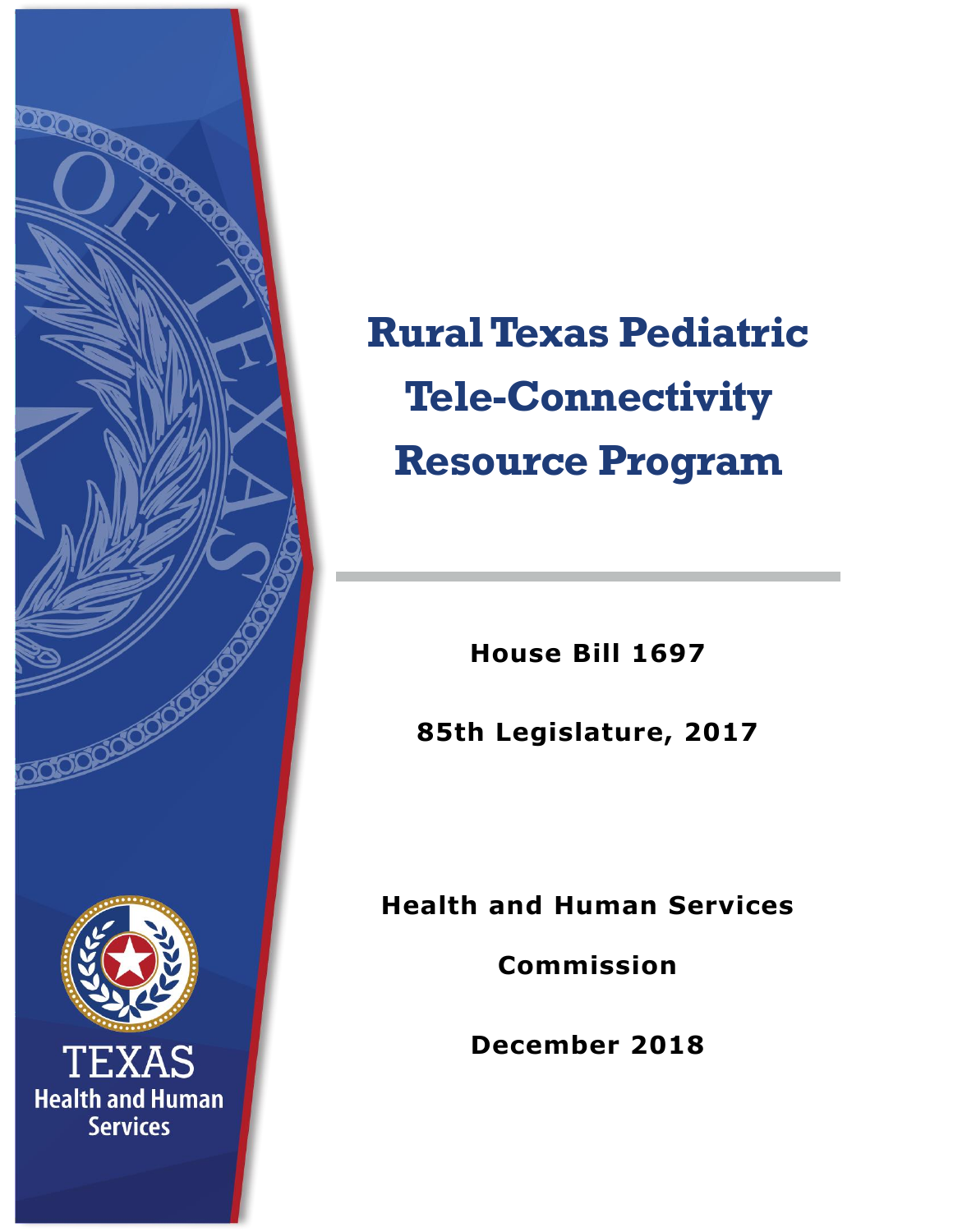# <span id="page-1-0"></span>**Table of Contents**

| 4. Stakeholder Collaboration and Contributions to Pilot  9         |  |  |  |
|--------------------------------------------------------------------|--|--|--|
|                                                                    |  |  |  |
|                                                                    |  |  |  |
| Appendix A. H.B. 1697 Workgroup Membership List  A-1               |  |  |  |
| Appendix B. H.B. 1697 Technical Specifications  B-1                |  |  |  |
| Appendix C. Collaborative Rural Texas Pediatric Telemedicine Pilot |  |  |  |
| Appendix D. UT System Virtual Health Network D-1                   |  |  |  |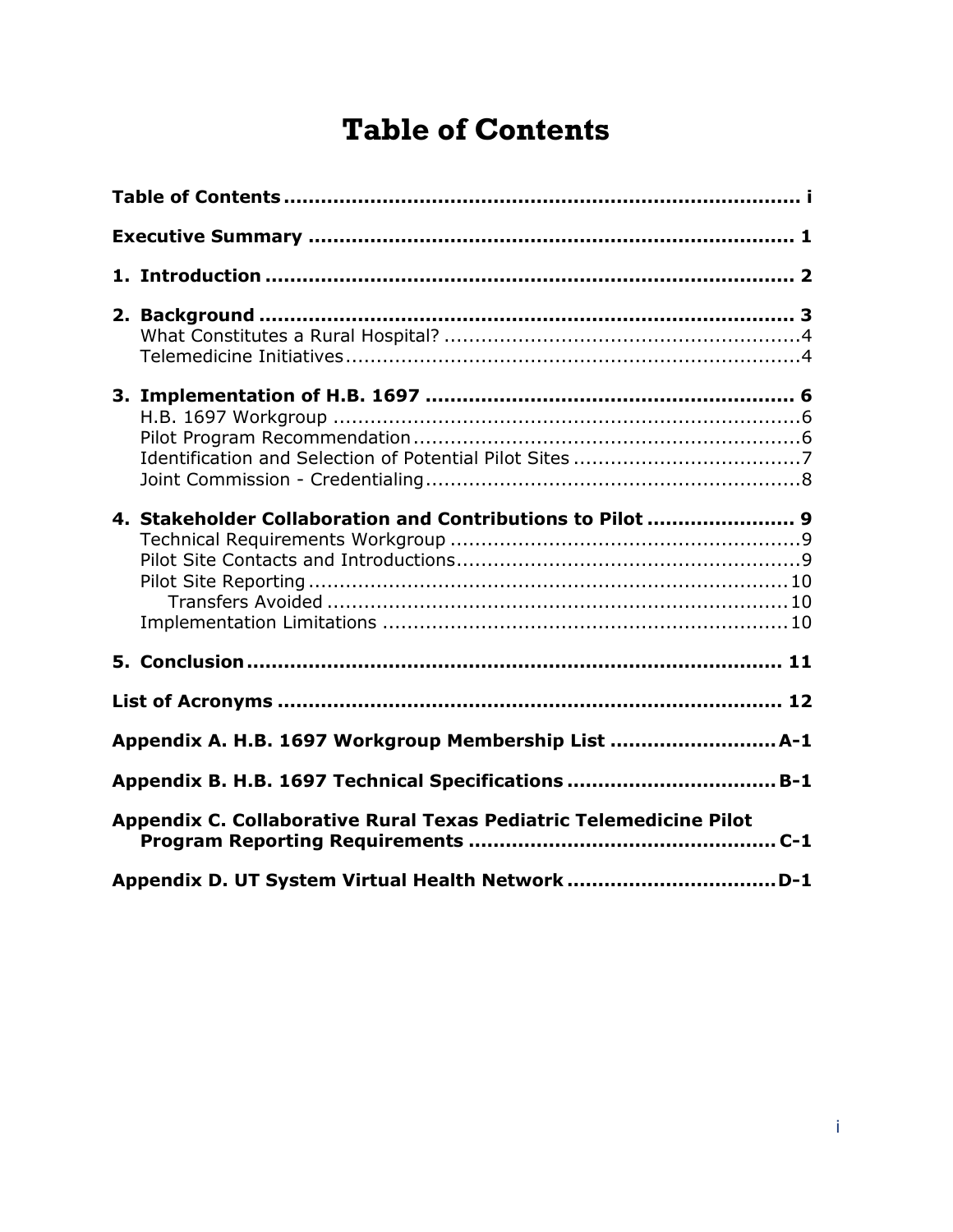### <span id="page-2-0"></span>**Executive Summary**

This is the first biennial report to the Texas Governor and the Texas Legislature regarding the implementation of House Bill (H.B.) 1697, 85th Legislature, Regular Session, 2017 (Government Code, Chapter 541), which established a Pediatric Teleconnectivity Resource Program for Rural Texas. The purpose of the program is to award grants to nonurban healthcare facilities for the implementation of telemedicine services that connect these rural healthcare facilities to pediatric specialist and pediatric subspecialist medical services.

While funding was not appropriated to implement the legislation's grant program, the Health and Human Services Commission (HHSC) utilized existing resources to explore the potential benefits of telemedicine to support rural pediatric healthcare needs.

HHSC invited stakeholders to participate in a workgroup to explore aspects of the bill requirements. As a result, a workgroup of over 30 stakeholders met regularly throughout the interim period.

In spring 2018, the workgroup determined that conducting a pediatric telemedicine pilot at one or two selected regional hospitals would best inform HHSC on the program's operational requirements and demonstrate the feasibility of the grant program.

This report provides a view of HHSC's collaboration with stakeholders to support the availability of pediatric specialty services in rural communities through telemedicine. It covers the educational, technical, and planning considerations involved with achieving positive outcomes and effecting meaningful knowledge transfer. The experience gained through the pilot project helps inform the design of any future initiatives to support improved access to specialty services in Texas' rural communities.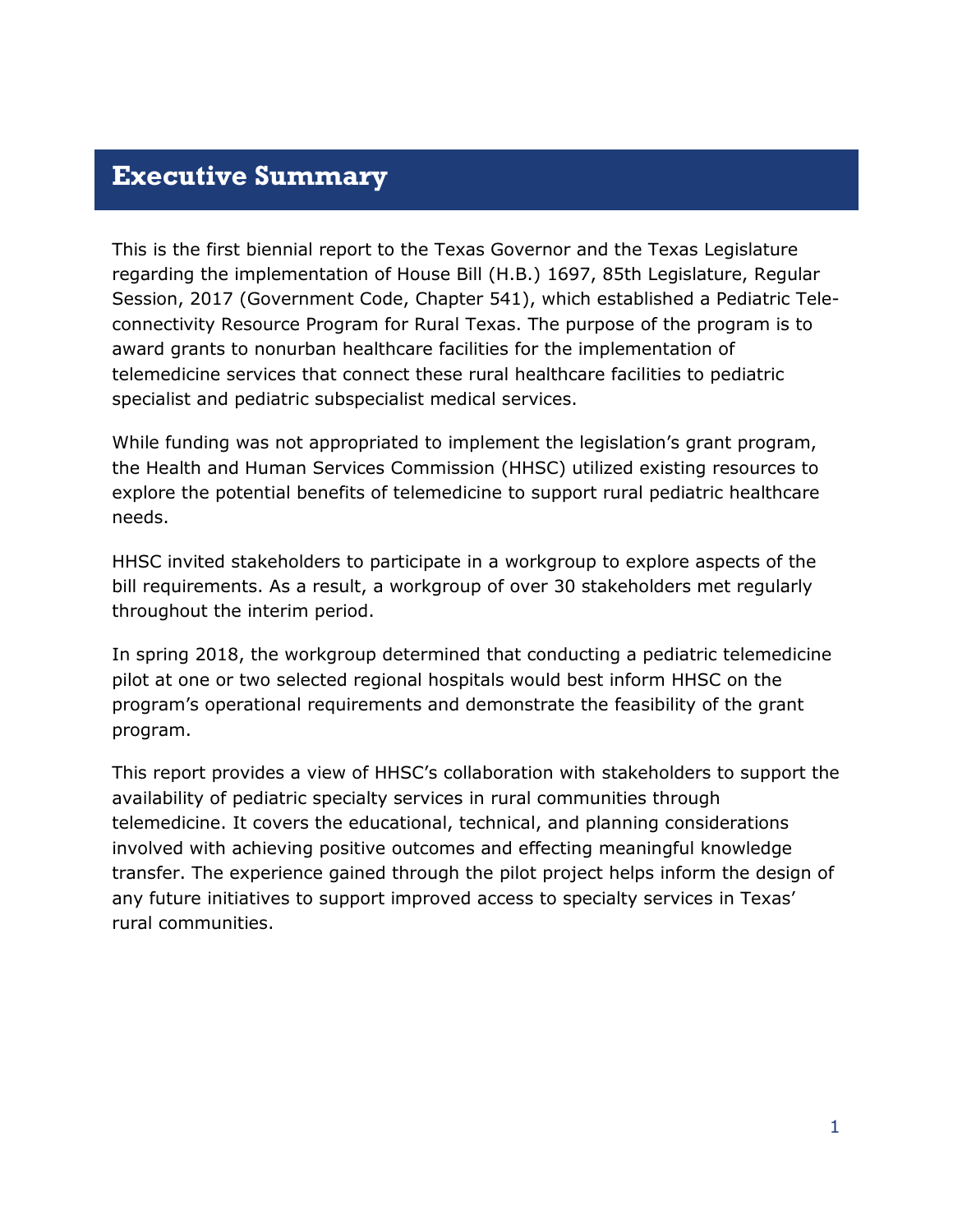### <span id="page-3-0"></span>**1.Introduction**

H.B. 1697 (85th Legislature, 2017) directed HHSC to establish and administer a pediatric telemedicine grant program to enable nonurban healthcare facilities to obtain pediatric telemedicine services. The grant program is to provide financial assistance to enable eligible, nonurban healthcare facilities to connect with pediatric specialists who provide telemedicine services and to cover related expenses, including necessary equipment.

The Texas Legislature did not appropriate funding for this grant program in the 2018-2019 biennium, but instructed HHSC to seek alternative funding options and to collaborate with stakeholders in the development and implementation of this program. H.B. 1697 allows HHSC to establish a workgroup to assist with the development and implementation of the grant program. HHSC exercised this authority to develop the telemedicine pilot program discussed in this report.

H.B. 1697 also requires HHSC to submit a report to the Texas Governor and to the Texas Legislature by December 1st of each even-numbered year that covers grant program activities. HHSC must report on:

- activities of the program;
- any grant recipients; and
- results and outcomes of any grants awarded.

The report highlights the role that telemedicine services can play in supporting rural healthcare providers and in extending healthcare services to clients. Finally, the report covers activities completed by HHSC and the workgroup to support development of the grant program, as well as technical and operational considerations for grantees.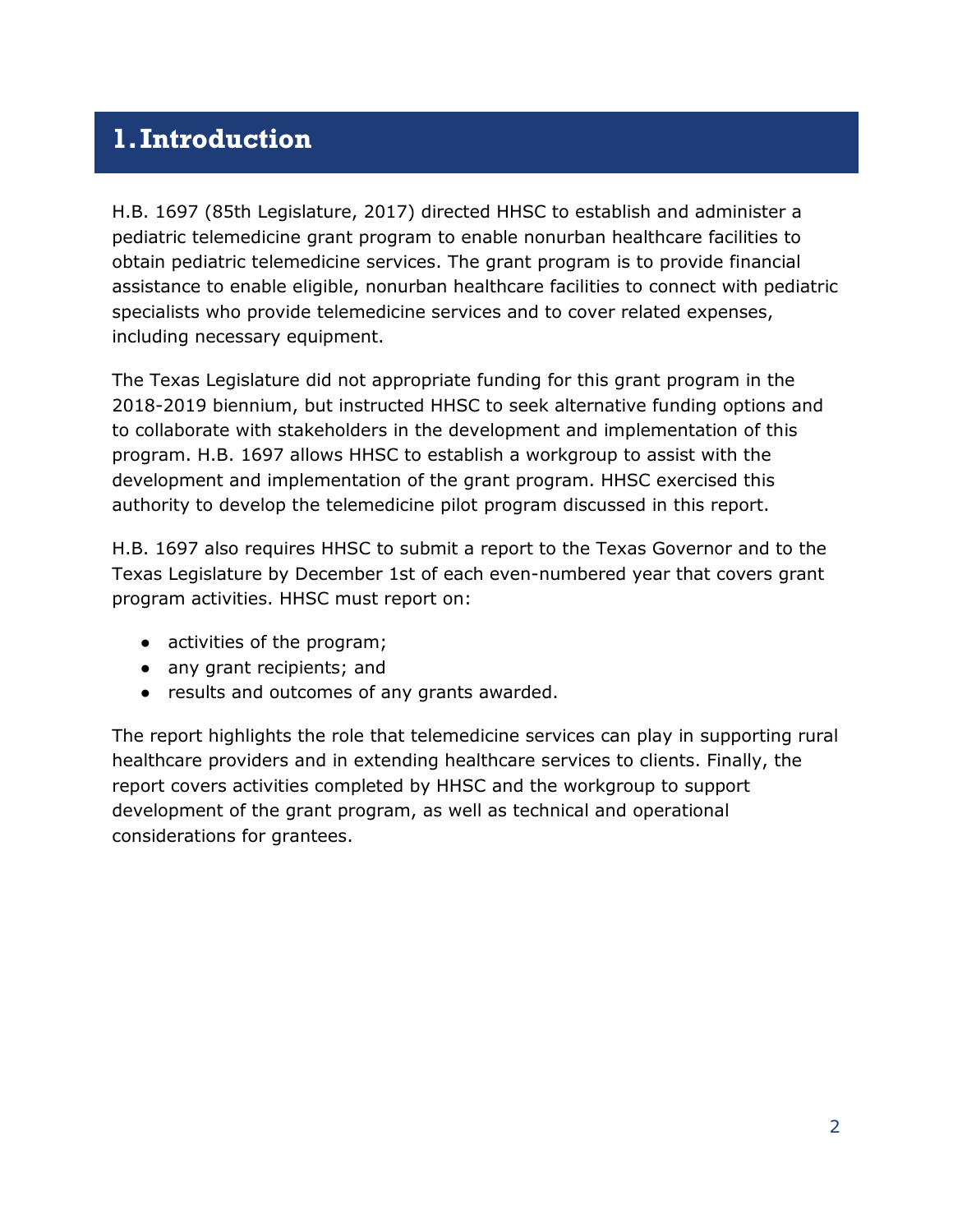### <span id="page-4-0"></span>**2.Background**

j

Texas is a large and diverse state. Although 92 percent of Texans reside in metropolitan areas, a considerable number of the state's counties are sparsely populated, and the nearly three million Texans who live in these rural areas comprise more than the total population of 14 U.S. states. An uneven distribution of healthcare resources across Texas affects many children, families, and individuals served by the state's medical systems. Among Texas' 254 counties, 189, in mostly rural areas, are at least partially designated as a primary care Health Professions Shortage Area (HPSA). Finding efficient, patient-centered approaches to deliver high quality healthcare services to underserved rural regions is a critical issue for Texas.

Rural Texas communities have been challenged in recent years by the declining availability of services connected to hospitals. When hospitals close, rural communities lose access to inpatient and emergency care, as well as preventive and specialty services, as local physicians may relocate out of the impacted region. Between 2013 through 2017, the U.S. Government Accountability Office (GAO) reports 64 closures of rural hospitals across the nation.<sup>1</sup> Fourteen of the hospitals, or about 22 percent, were Texas facilities, including a cluster of hospitals in the northeastern region of the state.<sup>2</sup> Data collected for Texas via the American Hospital Association Annual Survey of Hospitals indicates that non-metro Texas counties lost about 10 percent of staffed and licensed hospital beds over roughly the same period as the GAO study.

Studies indicate rural hospital closures stem from a mix of demographic, social, and economic pressures. These underlying trends include high poverty and lower rates of private insurance in rural communities, loss of population, lower average

<sup>&</sup>lt;sup>1</sup> GAO, Rural Hospital Closures, August 2018: <https://www.gao.gov/assets/700/694125.pdf> (accessed October 22, 2018)

<sup>2</sup> See [https://www.google.com/maps/d/viewer?mid=14JRLTb-](https://www.google.com/maps/d/viewer?mid=14JRLTb-C3ptk8tgGG3bUdKISZlA&ll=33.8590834871279%2C-99.956968625&z=6)

[C3ptk8tgGG3bUdKISZlA&ll=33.8590834871279%2C-99.956968625&z=6](https://www.google.com/maps/d/viewer?mid=14JRLTb-C3ptk8tgGG3bUdKISZlA&ll=33.8590834871279%2C-99.956968625&z=6) (accessed October 22, 2018) for data compiled by the University of North Carolina Rural Health Research Program: [http://www.shepscenter.unc.edu/programs-projects/rural-health/rural-hospital](http://www.shepscenter.unc.edu/programs-projects/rural-health/rural-hospital-closures/)[closures/](http://www.shepscenter.unc.edu/programs-projects/rural-health/rural-hospital-closures/) (accessed October 22, 2018).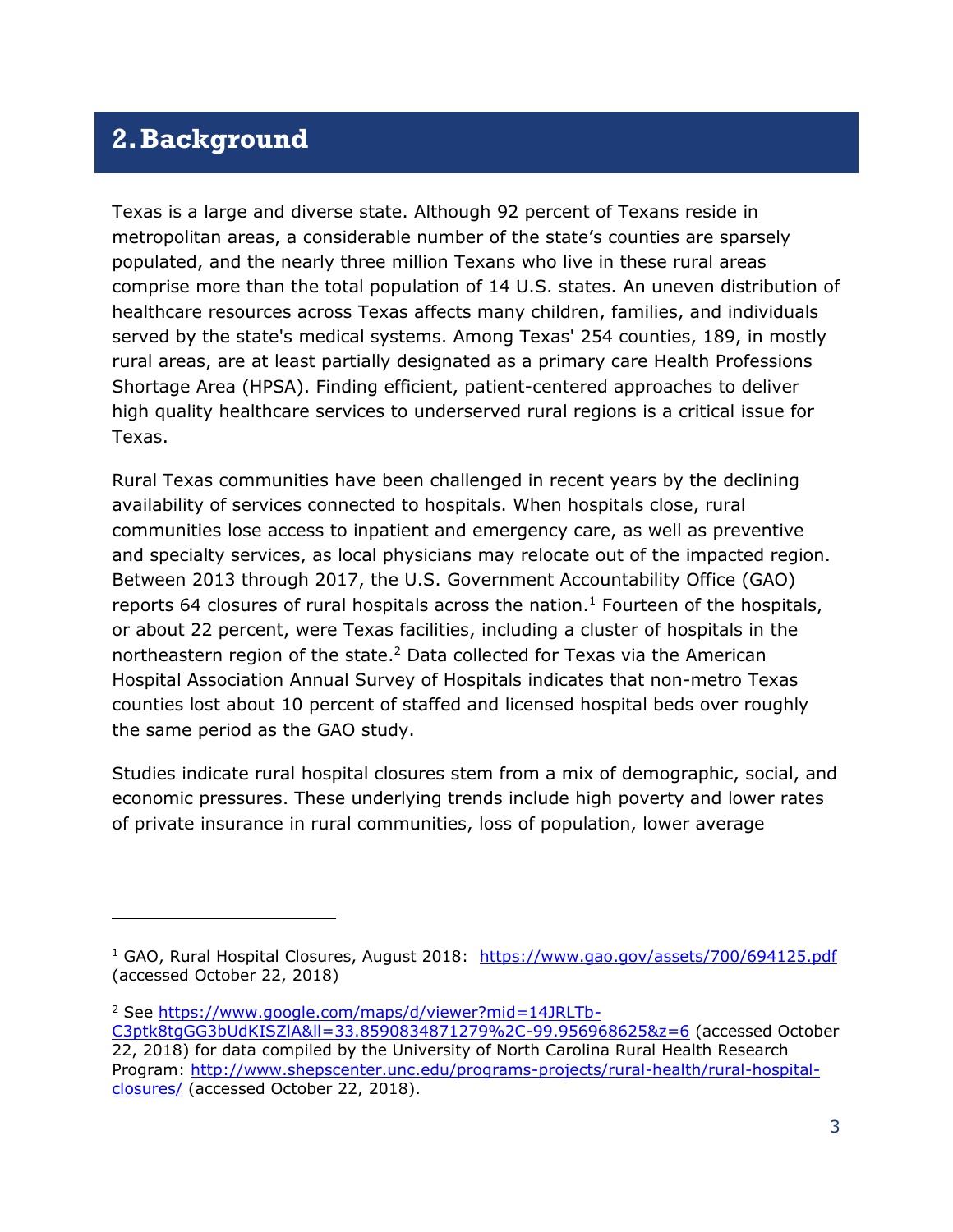incomes, and declining perceptions about rural hospital quality. Evolving Medicare and Medicaid payment and service delivery models may also play a role.<sup>3</sup>

## <span id="page-5-0"></span>**What Constitutes a Rural Hospital?**

Hospitals are considered rural if they are: a) in a nonmetropolitan county or b) in a metropolitan county but in an area, that has a Rural Urban Community Area (RUCA) code of 4 or greater. Inclusion of some hospitals in metropolitan counties as rural hospitals broadens the definition of rural and captures hospitals located in less populated areas of otherwise urban counties. This is also the Federal Office of Rural Health Policy's preferred way to define rural.

Rural hospitals are further divided into three levels of rurality:

- $\bullet$  Large Rural Areas  $-$  hospitals in areas with a RUCA code less than 7
- Small Rural Areas  $-$  hospitals in areas with a RUCA code of 7, 8, or 9
- Isolated Rural Areas hospitals in areas with a RUCA code of 10

## <span id="page-5-1"></span>**Telemedicine Initiatives**

 $\overline{a}$ 

The expansion of telemedicine services, defined as those delivered by a physician, and telehealth services, defined as those delivered by a non-physician practitioner, provides one solution adopted by Texas policy makers to help improve access to care in rural Texas. The 85th Texas Legislature, 2017, passed a number of bills to leverage technology to benefit rural residents including (but not limited to):

- [S.B. 1107](https://capitol.texas.gov/tlodocs/85R/analysis/pdf/SB01107F.pdf#navpanes=0) creates a clearer regulatory structure for telemedicine services in the state, including a new framework for establishing a valid practitionerpatient relationship.
- [S.B. 922](https://capitol.texas.gov/tlodocs/85R/analysis/pdf/SB00922F.pdf#navpanes=0) directs HHSC to establish policies that permit reimbursement to select telehealth services providers under Medicaid for services to children with special health care needs in a school-based setting.
- [H.B. 1697](https://capitol.texas.gov/BillLookup/Text.aspx?LegSess=85R&Bill=HB1697) establishes a pediatric health tele-connectivity resource program for rural Texas.

<sup>3</sup> Wishner J, Solleveid P, Rudowitz R, Paradise J, and Antonisse L. A look at Rural Hospital Closures and Implications for Access to Care: Three Case Studies. Kaiser Family Foundation, July 7, 2016: [https://www.kff.org/report-section/a-look-at-rural-hospital-closures-and](https://www.kff.org/report-section/a-look-at-rural-hospital-closures-and-implications-for-access-to-care-three-case-studies-issue-brief/)[implications-for-access-to-care-three-case-studies-issue-brief/](https://www.kff.org/report-section/a-look-at-rural-hospital-closures-and-implications-for-access-to-care-three-case-studies-issue-brief/) (Accessed October 22, 2018).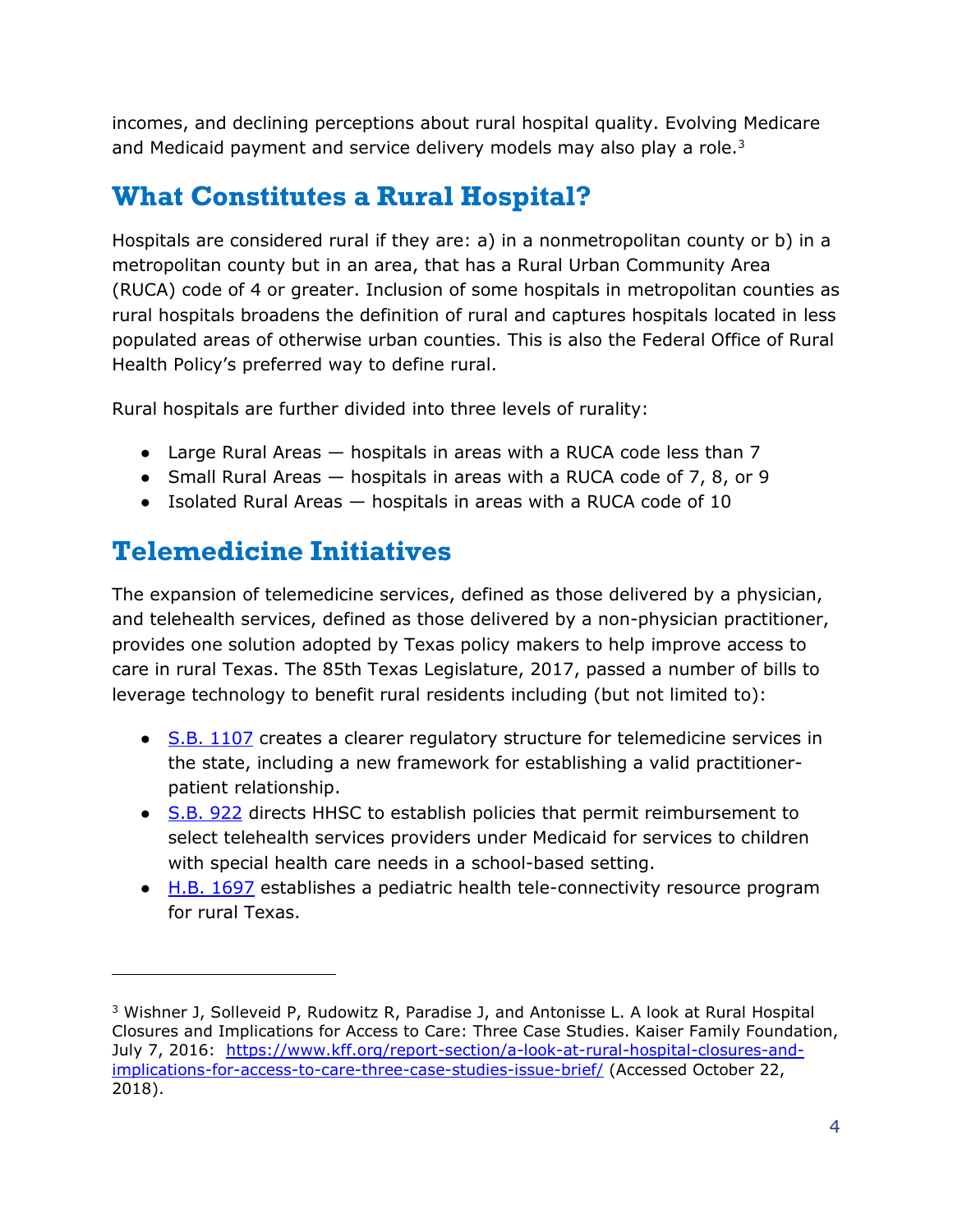H.B. 1697 has important implications for providing appropriate care to newborns in rural areas and supporting the hospitals and physicians that deliver them. According to the Department of State Health Services, over 98 percent of births in Texas occur in a hospital setting. In 2016, 220 Texas hospitals recorded a total of 50 or more births each, with 64 (about 30 percent) of these facilities located in a non-metro county. Only 29 of these rural facilities reported providing a basic (Level 1) neonatal intensive care unit (NICU) service, four of which can provide up to Level II services. Level II services are defined as specialty care for newborns at 32 weeks' gestation or more and weighing 1,500 grams or more with problems expected to resolve rapidly or who are convalescing from a higher level of intensive care.<sup>4</sup>

The H.B. 1697 workgroup design a pilot to assist facilities that lack advanced NICU capabilities make appropriate and rapid medical decisions for the care of their newborns, including decisions on whether transfer to a higher level NICU is in the best interests of the newborn.

 $\overline{a}$ 

<sup>4</sup> 2016 American Hospital Association Annual Survey of Hospitals, Texas Supplement. DSHS.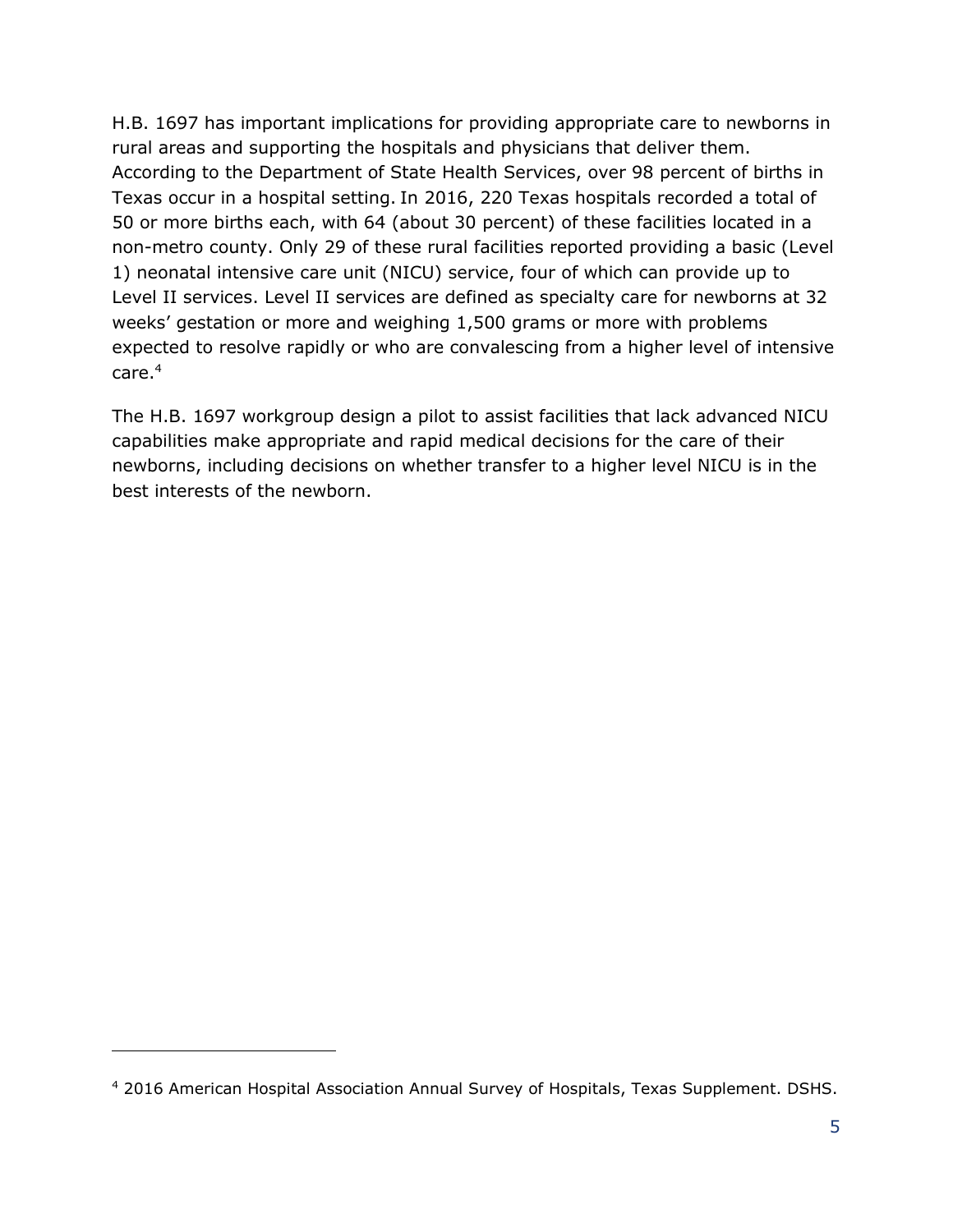## <span id="page-7-0"></span>**3.Implementation of H.B. 1697**

### <span id="page-7-1"></span>**H.B. 1697 Workgroup**

In fall 2016, HHSC convened a stakeholder workgroup to assist in the development and implementation of the grant program. The workgroup assisted HHSC by:

- providing provider, health plan, and telemedicine perspectives;
- identifying possible funding sources, program costs, telemedicine equipment needs, facility eligibility criteria, and provider enrollment processes and procedures; and
- recommending HHSC facilitate telemedicine pilot programs for NICUs in two select nonurban healthcare facilities to demonstrate the need, effectiveness, and benefits of telemedicine in rural areas of the state.

The workgroup initially convened on November 16, 2017, and met on five additional occasions. Membership included representatives from key stakeholders including Children's Health System of Texas (CHST), Children's Hospital Association of Texas, the University of Texas Virtual Health Network (UT-VHN)/University of Texas Medical Branch (UTMB), the Texas e-Health Alliance, Superior Health Plan, Texas Tech Health Sciences Center and several other pediatric, medical, and rural/community health focused organizations. A complete membership list is provided as Appendix A.

### <span id="page-7-2"></span>**Pilot Program Recommendation**

At the January 2018 workgroup meeting, a representative from CHST presented information on a highly successful telemedicine pilot program implemented at 24 Texas sites. Workgroup members recommended establishing a similar pilot program at two nonurban healthcare facilities in Texas.

In collaboration with the UT-VHN, CHST, other medical organizations, and related non-profit organizations, the workgroup established the Collaborative Rural Texas Pediatric Telemedicine Pilot Project (pilot). HHSC coordinates pilot program activities and reports progress to the Texas Legislature and the Texas Governor.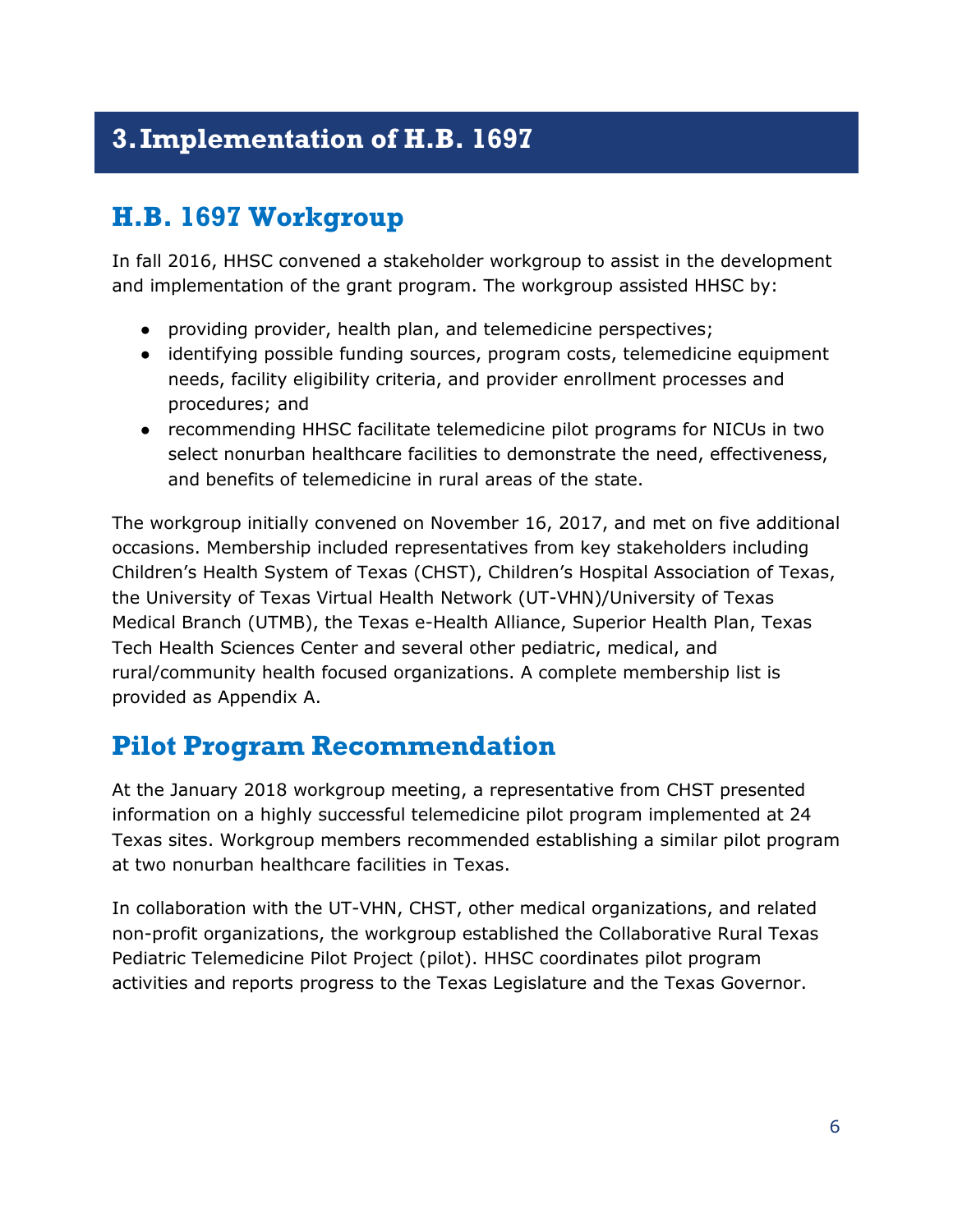## <span id="page-8-0"></span>**Identification and Selection of Potential Pilot Sites**

Two primary sources informed the recruitment and selection of rural hospital pilot sites. The first source was a survey developed through a collaboration between Children's Medical Center of Dallas, the Texas Organization of Rural and Community Hospitals (TORCH), and the Texas Tech University Health Science Center's Rural and Community Health (TTUHSC RCH) program, to enable rural hospitals to share their experiences, capabilities, and interest in telemedicine. The survey's sample included hospitals in counties with a population of 60,000 or less, or Critical Access Hospitals (CAH), Sole Community Hospitals (SCH), and Rural Regional Clinics (RRC) in a non-Metropolitan Statistical Area (MSA).

Fifty-seven hospitals responded out of 163 surveyed. A majority of respondents reported cost as the biggest challenge for adoption or expansion of telemedicine services followed by concerns about the technology's reliability. TelePsyche and TeleStroke were the most reported current telemedicine service types.

HHSC connected information from the telemedicine survey to the data set collected through the American Hospital Association (AHA) Annual Survey of Hospitals. Nationwide, the AHA survey represents a consistent and comprehensive data source for nearly 6,300 hospitals. For Texas, reporting is mandatory and all acute and psychiatric hospitals (currently over 600) must respond each year. The AHA survey includes the number of births, self-reported NICU level, number of transfers out of the hospital, and experience with electronic data exchange and information technology among its many data elements.

Using the AHA survey data in conjunction with the telemedicine survey, HHSC identified hospitals in non-metro counties to begin assessing overall suitability for the pilot. Together, the surveys offered a detailed view of hospital characteristics, current telemedicine landscape, hospital perceptions about telemedicine, and what could be leveraged in terms of existing capacity.

As of this report writing, one pilot site, Navarro Regional Hospital in Corsicana, has joined the TeleNICU pilot project. Navarro, with 570 births and 162 licensed beds in 2016, is above average in size for a rural hospital and should provide sufficient scale to serve as an effective TeleNICU pilot site. While Navarro does not currently participate in any telemedicine services, it has an in-house information technology team and supports a full electronic health records system. This demonstrates significant capability to work with a distant site telemedicine provider. This report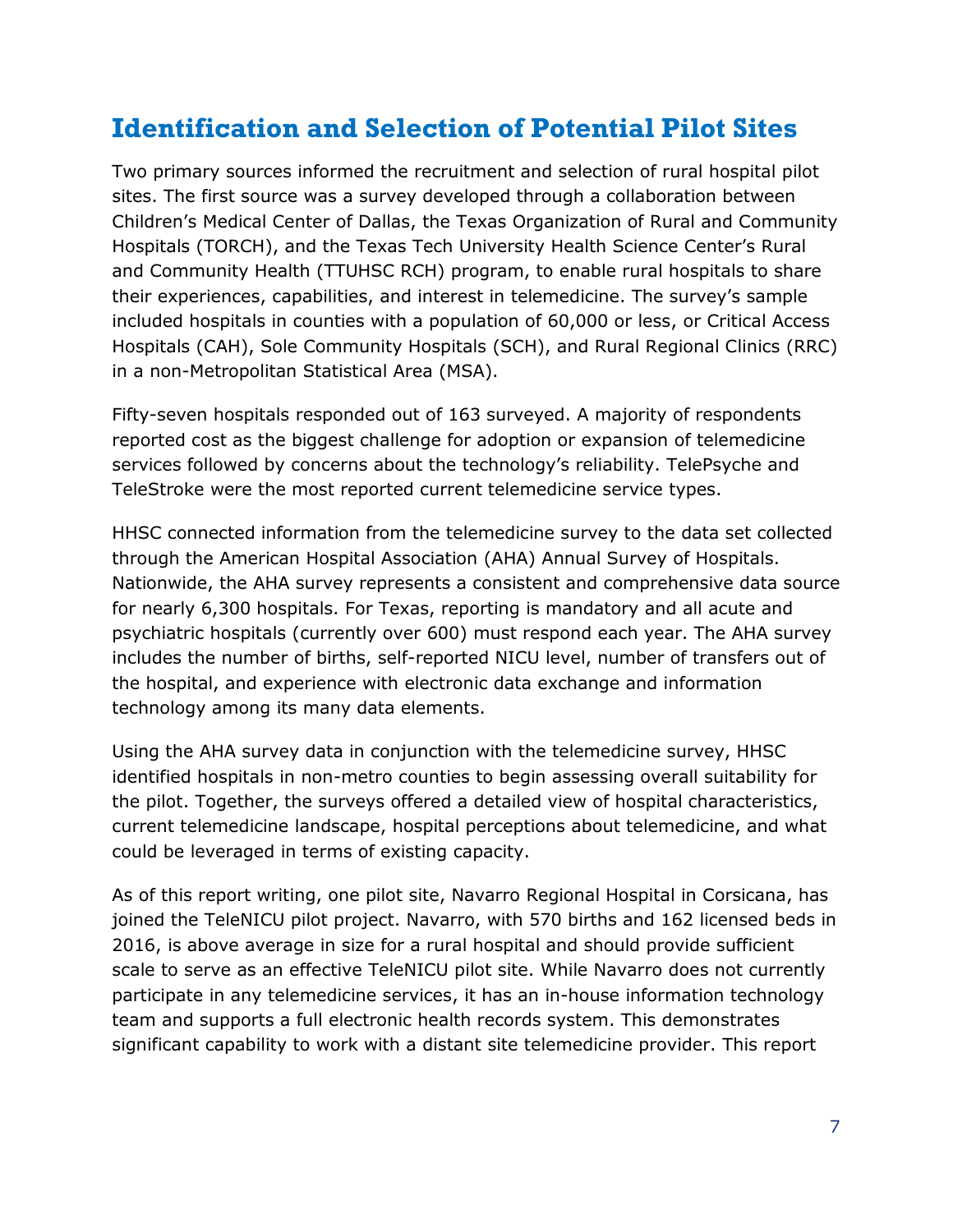outlines the activities completed to date to establish a partnership with this rural hospital.

# <span id="page-9-0"></span>**Joint Commission - Credentialing**

One of the many aspects to providing services in a hospital setting is the review and approval process for granting the privilege to work to a given medical provider for a specific hospital ("privileging"). This is an application process analogous to licensing, whereby an application and significant documentation must be received and reviewed by the hospital, in what is often a months-long process. This can limit the number of medical providers available in a hospital, especially in the area of telemedicine. Recognizing this issue, many entities such as the Centers for Medicare and Medicaid Services (CMS) and the Joint Commission on Accreditation of Healthcare Organizations (Joint Commission) have created alternative privileging models for telemedicine practice. Anecdotally, providers express concerns about incurring liability by relying on these new options as a limiting factor to adoption.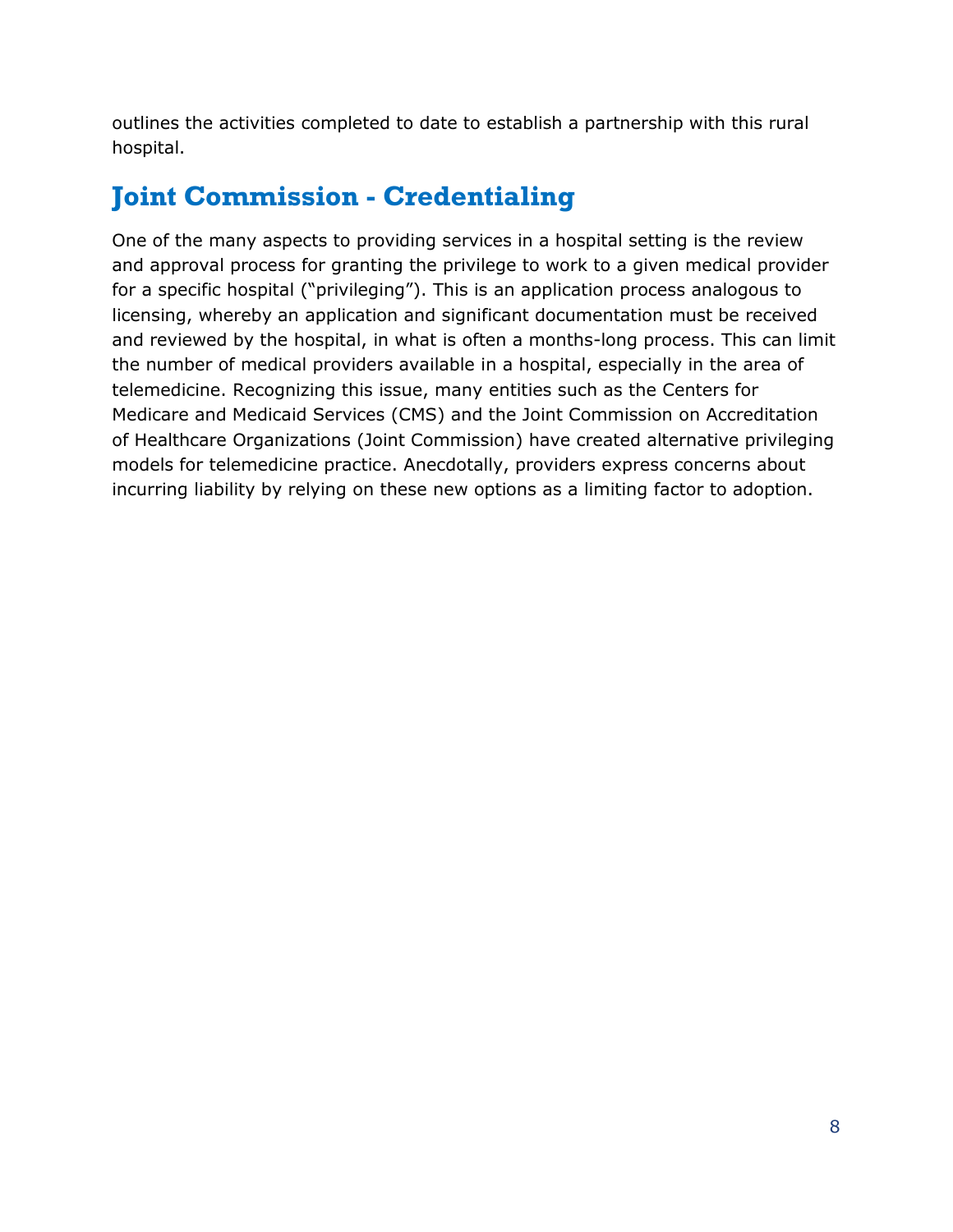# <span id="page-10-0"></span>**4.Stakeholder Collaboration and Contributions to Pilot**

UT-VHN and CHST in Dallas partnered to provide planning and training for the pilot, while working with physicians at UT Southwestern to provide the care. Using funding made available by UT Systems, the UT-VHN provided the on-site equipment necessary to support the pilot at Navarro Regional Hospital in Corsicana.

# <span id="page-10-1"></span>**Technical Requirements Workgroup**

The technical requirements sub-workgroup aimed to ensure program participants would maximize the resources made available for the pilot. Emphasis was placed on ensuring telemedicine equipment purchases would not limit the rural hospital's ability to receive pediatric specialty or subspecialty services from multiple sources; the images during telemedicine sessions were high quality audio and video; and telemedicine transmissions were HIPAA compliant, and met minimum specifications and communications standards.

The workgroup produced a set of technical specifications and requirements to inform the pilot and for any future grant program. Adherence to these standards maximizes the security and interoperability of the telecommunications exchange of the participating rural hospitals. Both rural hospital and specialty provider hospitals will need to comply with the standards and requirements. Standards compliance will be a major factor in the awarding or allocation of a future grant-based program. The H.B. 1697 Technical Specifications and Requirements are provided as Appendix B.

### <span id="page-10-2"></span>**Pilot Site Contacts and Introductions**

The H.B. 1697 workgroup members leveraged their contacts with the rural hospitals selected for the pilot, and HHSC provided pilot project materials to facilitate the hospital's decision making process. Hospitals received a description of the pilot, the measures that would be used to assess pilot effectiveness, a copy of the Joint Commission's recent ruling on delegated credentialing and telemedicine, and a copy of H.B. 1697.

Workgroup communications with each of the potential pilot sites was done through scheduled conference calls and site visits. Each of these interactions was an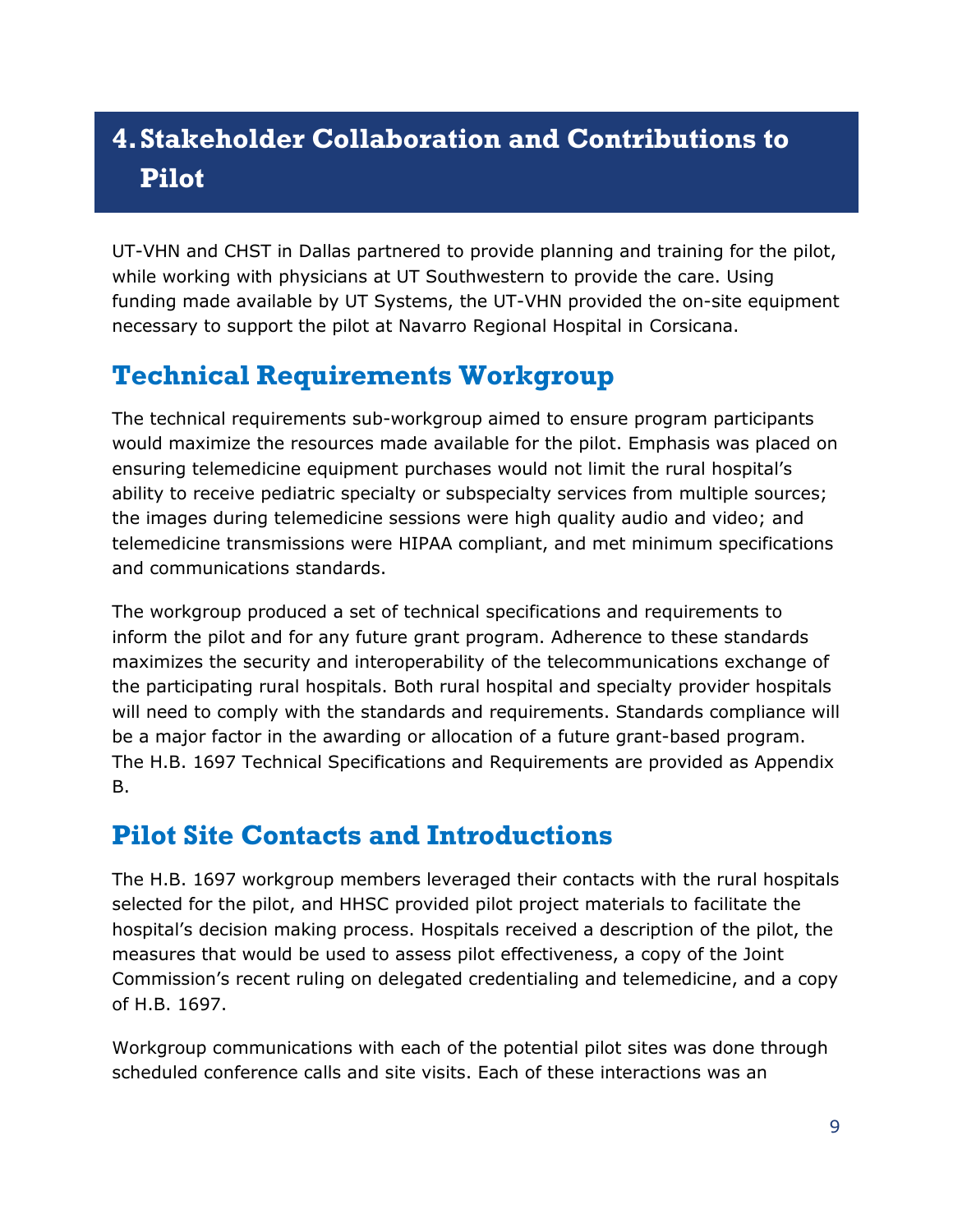opportunity to inform the rural hospital staff on how telemedicine resources would impact their workflow and operations. Once agreement to participate in the pilot was reached, equipment was ordered and workgroup members sent their technical teams to work with the hospital's information technology staff on infrastructure readiness.

## <span id="page-11-0"></span>**Pilot Site Reporting**

Currently, data on TeleNICU performance is limited to the information extracted from the medical record. A key goal of the pilot is to reduce unnecessary transfers from the patient site to the distant site hospital, which frees up the ability to focus on higher-acuity newborns in the distant site NICU.

#### <span id="page-11-1"></span>**Transfers Avoided**

Data is currently collected by looking at telemedicine consults, and determining when a patient was transferred. Avoided transfers are counted when a consult took place for a patient and, as a result of the consult, a transfer did not occur. Under this premise, a physician seeking a consult had questions about treating that child, and was considering a transfer for the patient. If the patient was not transferred, the consult was successful in guiding that physician to an effective treatment and thus avoiding a transfer.

### <span id="page-11-2"></span>**Implementation Limitations**

Full implementation of H.B. 1697 was not feasible without appropriated funding. To enable the pilot, HHSC is leveraging existing reimbursement structures to allow payment to distant site providers through the existing Texas Medicaid telemedicine medical services benefit. HHSC only guarantees distant site provider reimbursement when the clients served are eligible for Texas Medicaid, whereas the pediatric telemedicine grant program under H.B. 1697 is not specific to Medicaid clients or providers.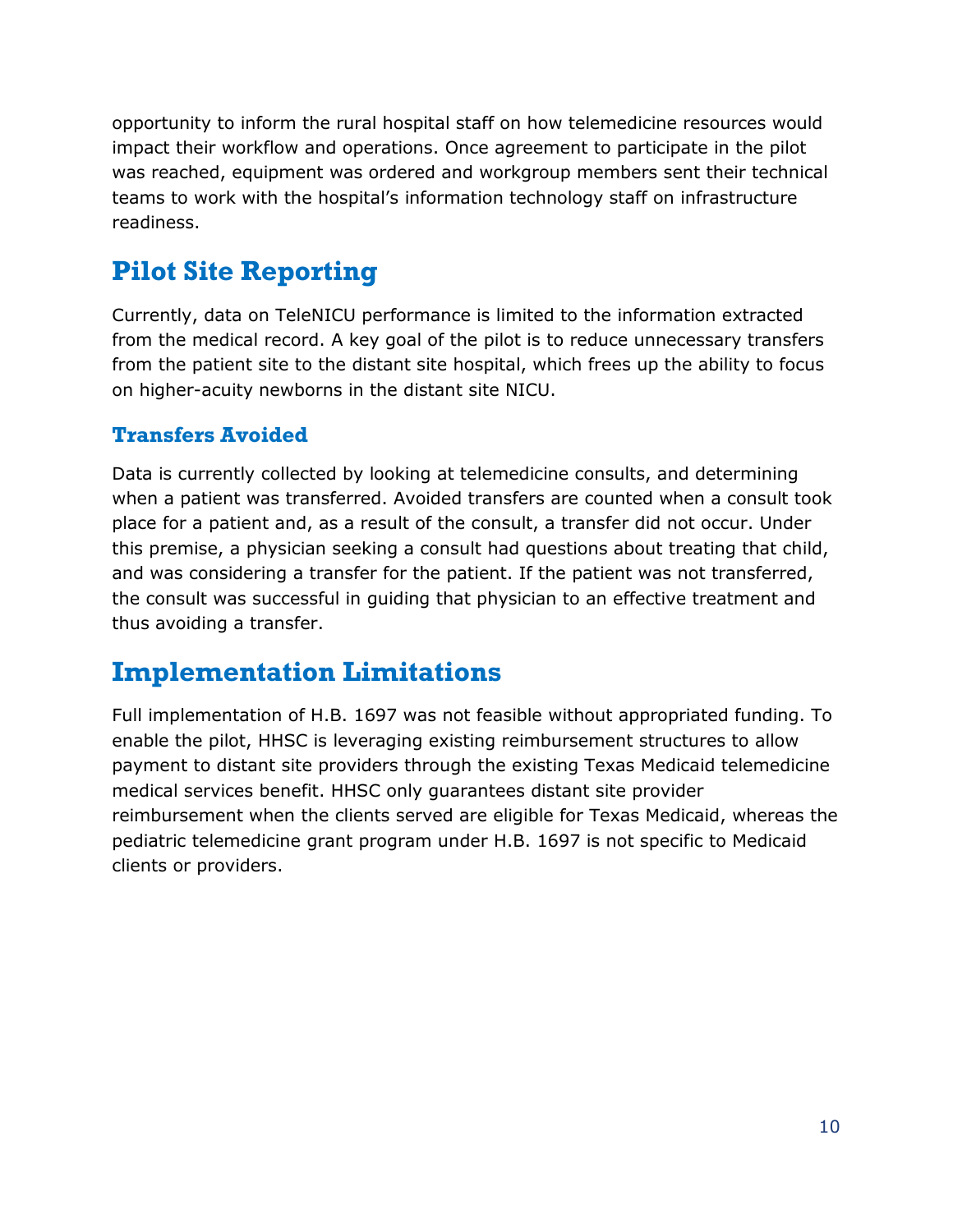### <span id="page-12-0"></span>**5.Conclusion**

The H.B. 1697 workgroup's initiation of the pilot was possible due to the leadership of the stakeholders who collaborated with HHSC. The development of the pilot provides a strong framework of technical specifications, the data needed for both site selection and outcome measurement purposes, and the policy framework to help govern the program going forward. The pilot also provides the opportunity to capture real-time data on the impact of implementation on the rural hospitals, tertiary facilities, and the patients they serve.

HHSC has submitted an exceptional item in its 2020-2021 Legislative Appropriations Request (LAR) to fund and support the telemedicine grant program envisioned by H.B. 1697. Telemedicine projects like H.B. 1697 may enhance the viability of rural hospitals through the provision of specialized medical services. The workgroup's efforts during this interim position HHSC to quickly implement a grant program if an appropriation is received.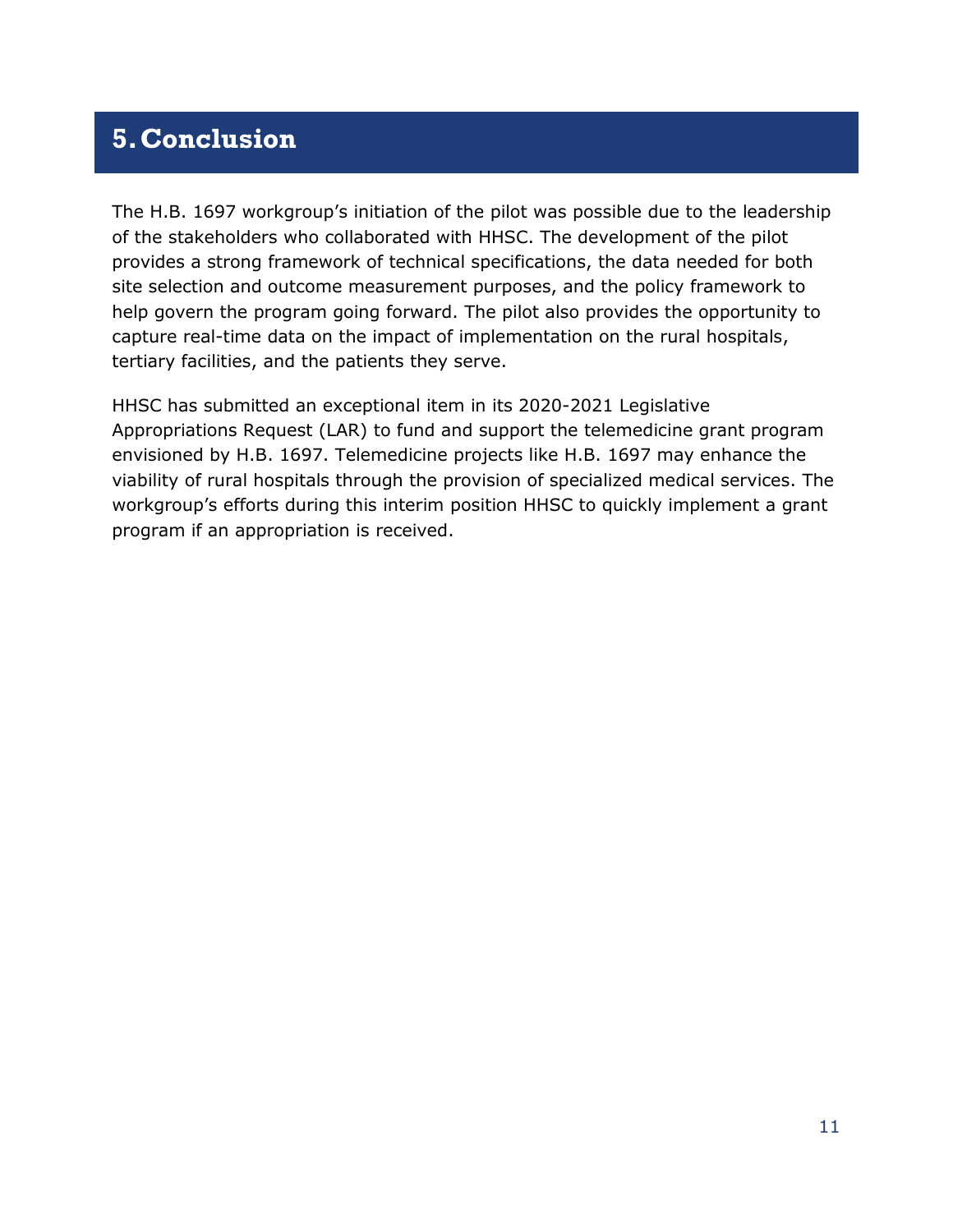# **List of Acronyms**

<span id="page-13-0"></span>

| <b>Acronym</b>      | <b>Full Name</b>                                               |
|---------------------|----------------------------------------------------------------|
| <b>AHA</b>          | American Hospital Association                                  |
| <b>CAH</b>          | <b>Critical Access Hospital</b>                                |
| <b>CHA</b>          | Children's Hospital Association                                |
| <b>CHST</b>         | Children's Health System of Texas                              |
| <b>CMS</b>          | <b>Centers for Medicare and Medicaid Services</b>              |
| <b>CRTPTPP</b>      | Collaborative Rural Texas Pediatric Telemedicine Pilot Project |
| <b>HIPAA</b>        | Health Insurance Portability and Accountability Act of 1996    |
| <b>HPSA</b>         | Health Professions Shortage Area                               |
| Joint<br>Commission | Joint Commission on Accreditation of Healthcare Organizations  |
| LAR                 | Legislative Appropriation Request                              |
| <b>MSA</b>          | Metropolitan Statistical Area                                  |
| <b>NICU</b>         | Neonatal Intensive Care Unit                                   |
| <b>RRC</b>          | <b>Rural Regional Clinics</b>                                  |
| <b>RUCA</b>         | Rural Urban Community Area                                     |
| <b>SCH</b>          | Sole Community Hospital                                        |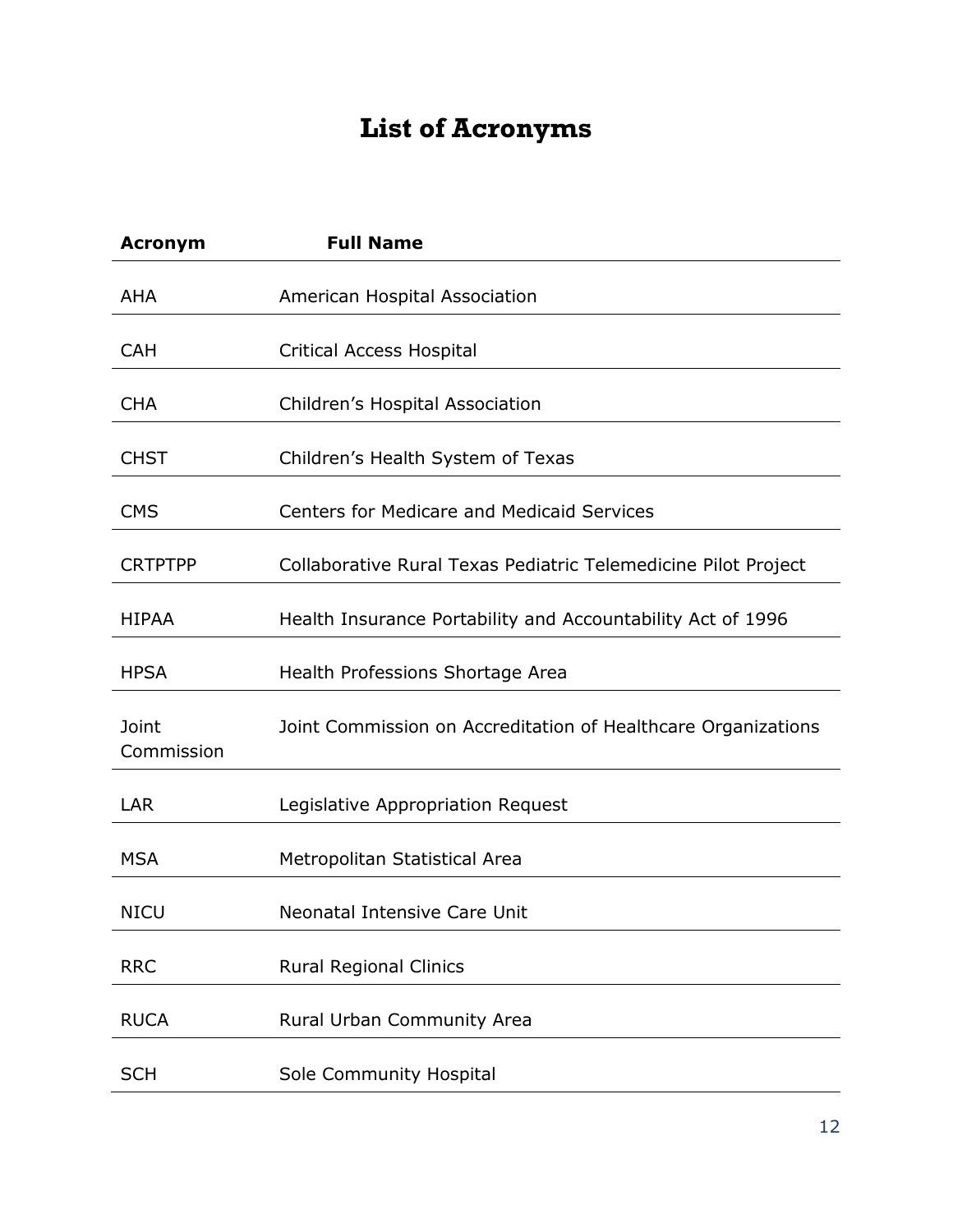| <b>Acronym</b>    | <b>Full Name</b>                                                                                  |
|-------------------|---------------------------------------------------------------------------------------------------|
| <b>TORCH</b>      | Texas Organization of Rural and Community Hospitals                                               |
| <b>TTUHSC RCH</b> | Texas Tech University Health Sciences Center's Institute for<br><b>Rural and Community Health</b> |
| <b>UTMB</b>       | The University of Texas Medical Branch in Galveston                                               |
| UT-VHN            | The University of Texas System Virtual Health Network                                             |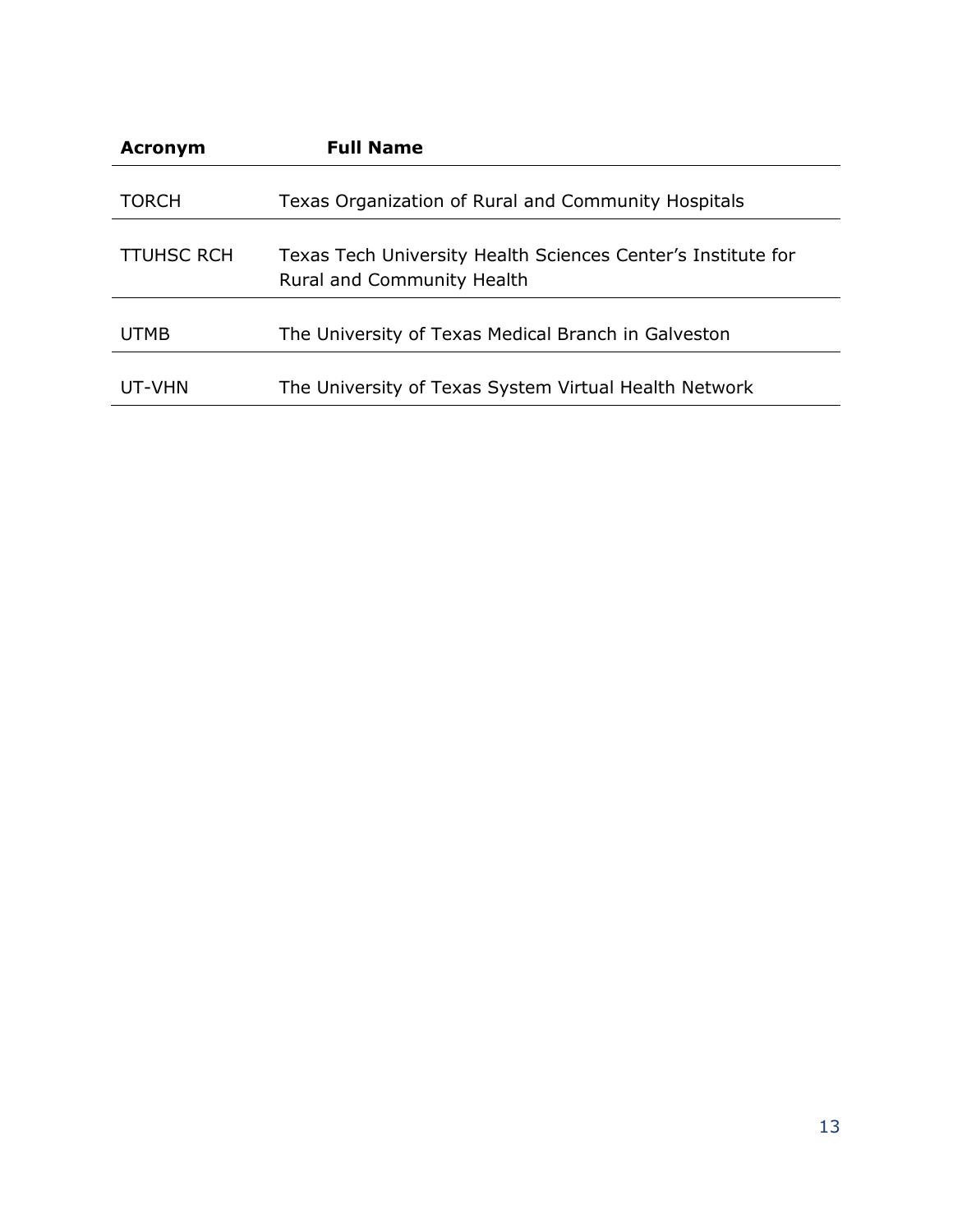|  |  |  | Appendix A. H.B. 1697 Workgroup Membership List |  |
|--|--|--|-------------------------------------------------|--|
|--|--|--|-------------------------------------------------|--|

<span id="page-15-0"></span>

|  |     | <b>Organization</b>                                          | Member(s)                                                                                                                         |
|--|-----|--------------------------------------------------------------|-----------------------------------------------------------------------------------------------------------------------------------|
|  | 1.  | Children's Health System of TX (Children's Health)           | Julie Hall-Barrow<br>Michaela Bernacchio<br>Jill Epperson<br>Michael Herrington<br>Yolanda Hilliman<br>Matt Moore<br>Tamara Perry |
|  | 2.  | Children's Hospital Association of TX (CHAT)                 | <b>Stacy Wilson</b>                                                                                                               |
|  | 3.  | Health and Human Services Commission                         | Jimmy Blanton<br>Erin McManus<br>Hope Morgan<br>Adriana Rhames                                                                    |
|  | 4.  | Superior Health Plan                                         | Malinda Buratti<br>Dr. Brendle Glomb<br>Ken James<br><b>Tracy Rico</b>                                                            |
|  | 5.  | Texas Association of Community Health Centers (TACHC)        | Mary Allen<br>Daniel Diaz<br>Mimi Garcia                                                                                          |
|  | 6.  | Texas Association of Health Plans (TAHP)                     | Jason Baxter                                                                                                                      |
|  | 7.  | Texas Children's Hospital (TCH)                              | Johnna Carlson<br>James F. Hury                                                                                                   |
|  | 8.  | Texas e-Health Alliance (TeHA)                               | Nora Belcher                                                                                                                      |
|  | 9.  | Texas Hospital Association (THA)                             | Jennifer Banda<br>Sara Gonzalez                                                                                                   |
|  | 10. | Texas Medical Association (TMA)                              | Alison Mohr Boleware<br>Anthony Chapple<br>Martha Danz<br><b>Helen Davis</b>                                                      |
|  | 11. | Texas Organization of Rural & Community Hospitals<br>(TORCH) | John Henderson<br>Don McBeath                                                                                                     |
|  | 12. | Texas Pediatric Society (TPS)                                | Clayton Travis                                                                                                                    |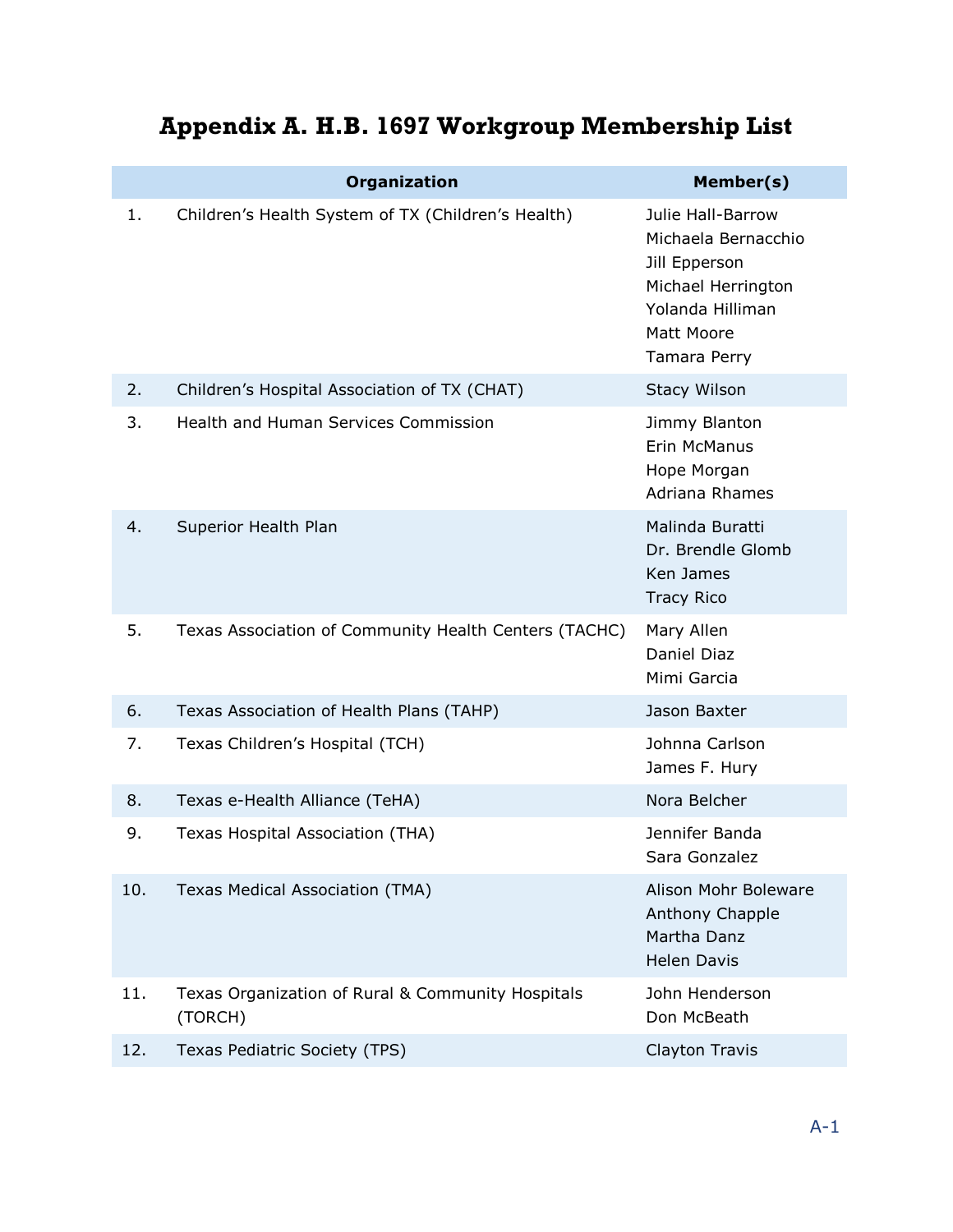|     | Organization                                                          | Member(s)     |
|-----|-----------------------------------------------------------------------|---------------|
| 13. | Texas Tech University HSC (TTUHSC)                                    | Becky Jones   |
| 14. | The University of Texas Medical Branch<br>(UT Virtual Health Network) | Mari Robinson |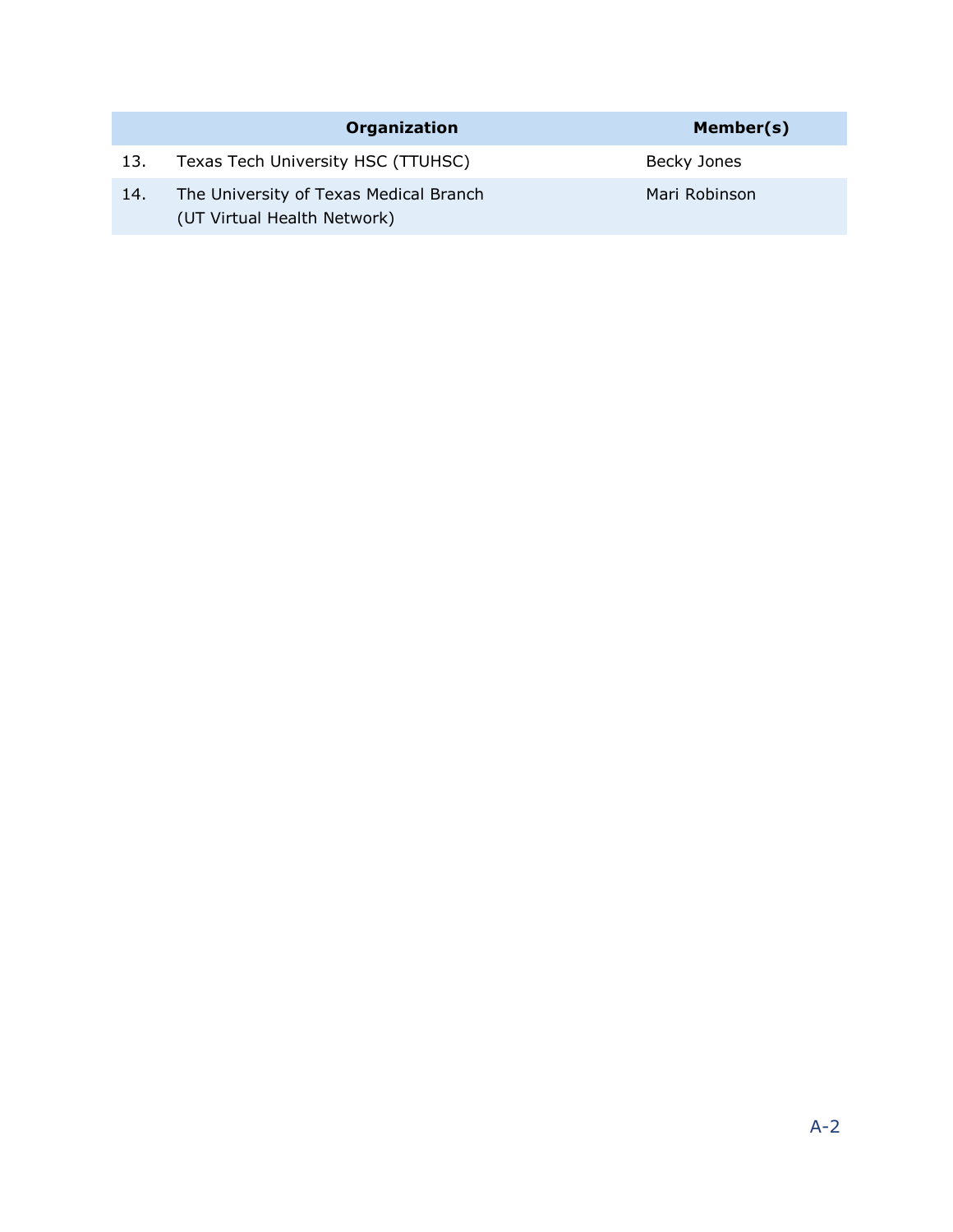### **Appendix B. H.B. 1697 Technical Specifications**

<span id="page-17-0"></span>

### **Introduction**

The Pediatric Tele-connectivity Resource Program for Rural Texas was established by House Bill 1697 in the 85<sup>th</sup> Legislative Session. Per the Legislation, the purpose of the program is to "establish a pediatric tele-connectivity resource program for rural Texas to award grants to nonurban health care facilities to connect the facilities with pediatric specialists and pediatric subspecialists who provide telemedicine medical services." This guide will provide direction to applicants for these grants, particularly in the area of technical requirements.

A few main principles form the reasoning behind these requirements. First and foremost, the goal of these grants is to create and manage access to specialty services for pediatric patients across the state. There are far too few local specialty physicians to address the needs of all the children of Texas, and telehealth gives the opportunity to reach those vulnerable populations that live in areas without services. Secondly, this access most be provided in an efficient manner that still allows for the high quality of care demanded in the treatment of our children. The necessity of this is obvious, as to reach the largest number of patients, funds must be distributed in a fiscally responsible way. To enable a vast and effective network, all technology must be able to meet minimum specifications and communications standards. The technology must work to link the maximum number of partners, not build silos within customized systems by creating barriers to cross communication and cross utilization.

The impact for potential good is enormous if funds are used appropriately and partners can work together for true impact. Given this, please ensure that all applications conform to the standards listed below.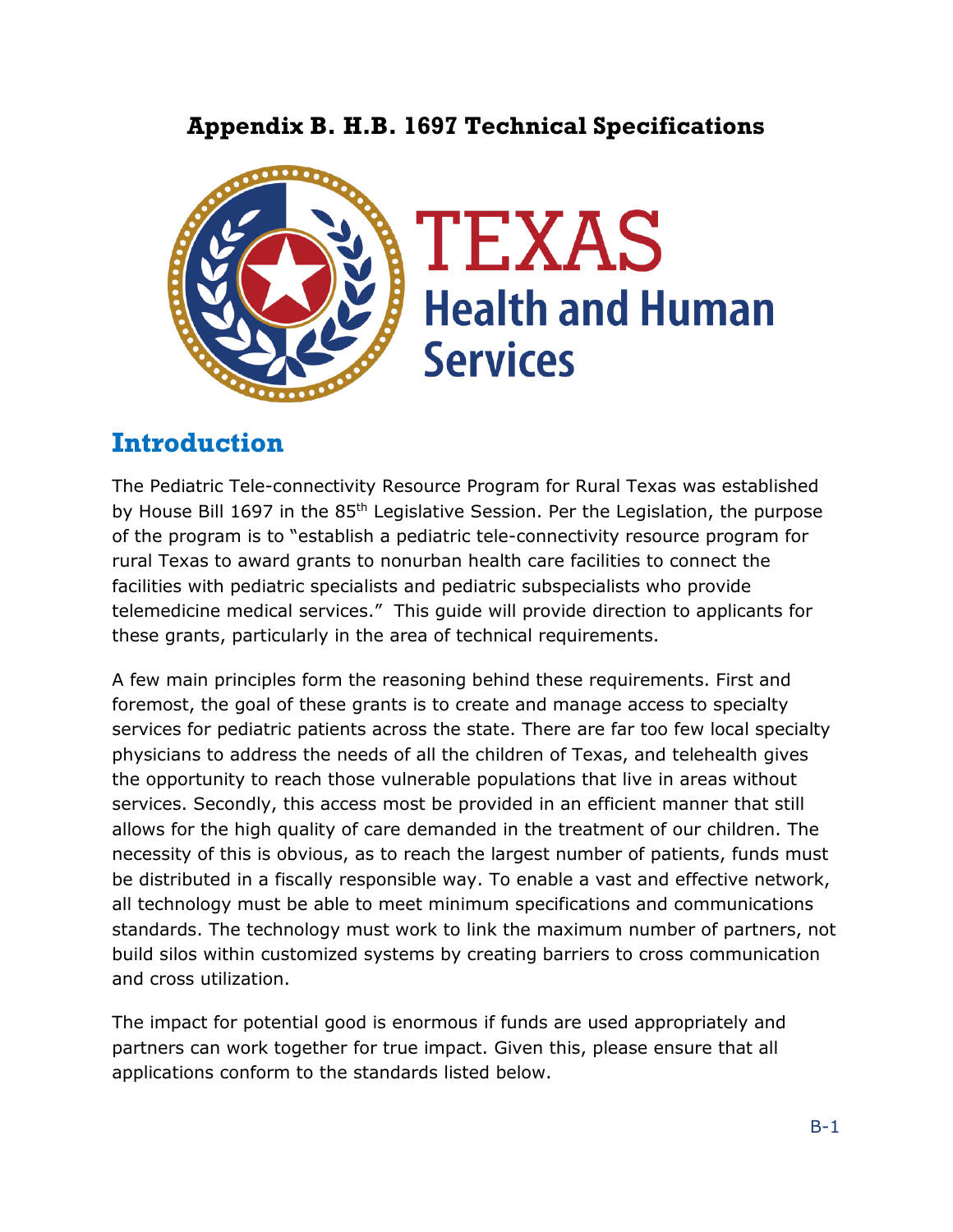## **General Standard**

Videoconferencing systems rely on a large collection of standards for everything from displaying video to establishing connectivity with an endpoint across the globe. The vast majority of features implemented by videoconferencing systems have a corresponding standard. Not all available systems support all of the standards in the same way, resulting in some proprietary implementations of features that can make interoperability a problem. It is imperative that any system used within a funding request be capable of interoperability with other telemedicine equipment. This may be accomplished by ensuring that all industry accepted standards are met. One of the main standards-issuing bodies in this field is the International Telecommunication Union, which releases a set of standards in the ITU Telecommunications Standards Sector (ITU-T). Many of the video standards, including the G. and H. standards, are created by this group.

In addition to the above, it is also critical that interoperability of any proposed purchased or otherwise utilized system be feasible as well as possible. In this vein, system licensing/connection/use fees should be minimal or non-existent, and any system that does not meet this criteria will not be considered for funding.

# **Technology Specifications**

The following set of minimum specifications will ensure quality images, sound, and connectivity during a telemedicine visit all while maintaining HIPAA compliance in a two-way video conference.

## **Video Teleconferencing Unit**

In this section, the term Video Teleconferencing Unit (VTC) refers to the method of communication and can refer to both software and hardware based systems. VTC, also known as a Coder-Decoder (CODEC), refers to a hardware or software device used to provide audio/video connectivity for a telemedicine service.

### **VTC Unit**

● Technical staff shall use either hardware and/or software based VTC Units for telemedicine.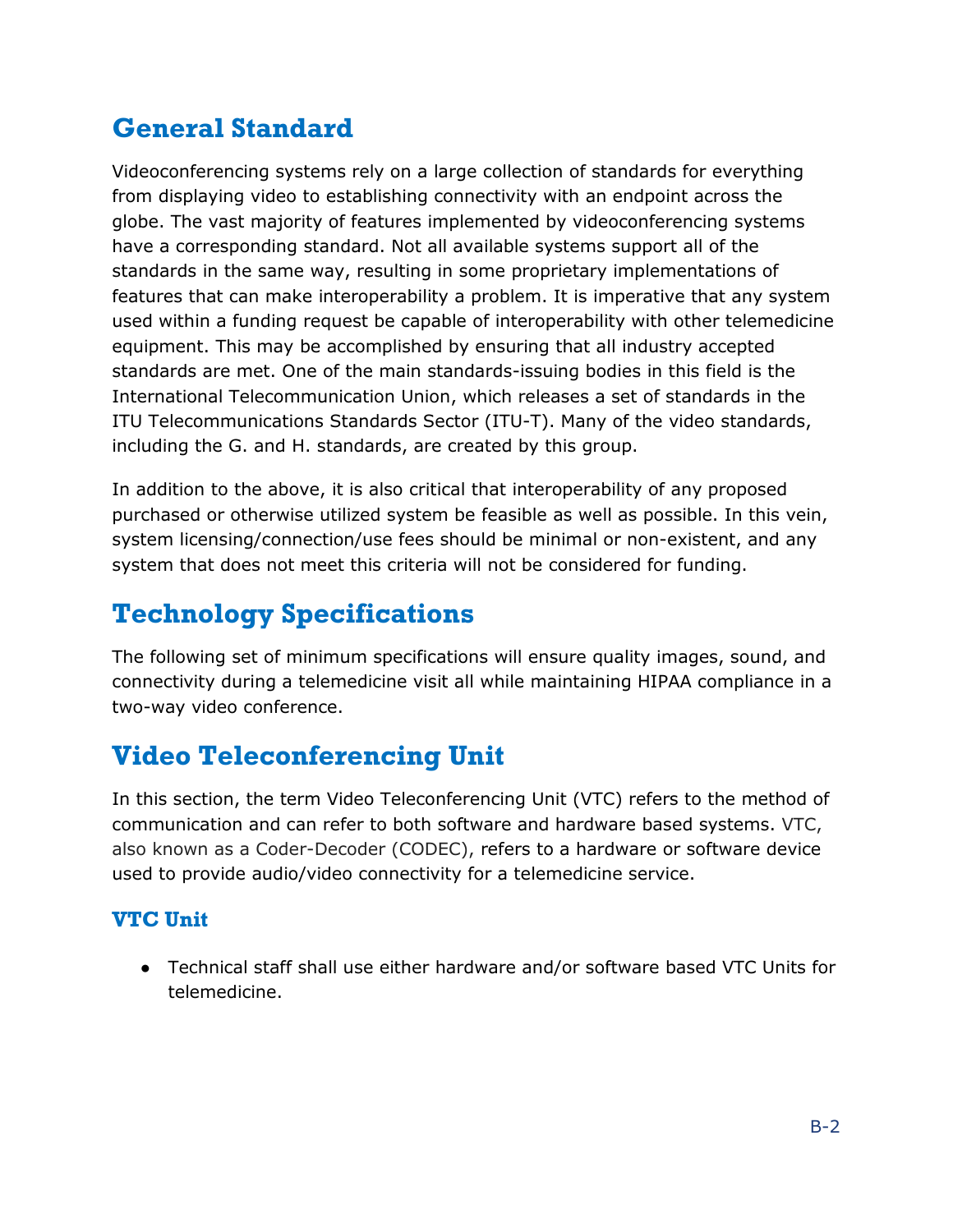### **Video Conferencing Protocols**

- Technical staff shall use Direct Dialing as the preferred method for call connection.
- Technical staff shall use H.323 or Session Initiated Protocol (SIP) as the preferred method of connection.

#### **Encoding Formats**

- Technical staff shall use one of the following H.323 audio CODECs: G711, G722, G729, G729a.
- Technical staff shall use one of the following H.323 video CODECs: H.261, H.263, H.264, H.265.

### **High Definition Resolution**

- Technical staff shall ensure that endpoints are capable of transmission and reception of a minimum of Full HD (1920x1080 pixels) video resolution. If this level of video resolution is not possible due to technology limitations and is not necessary for the proposed care model, technical staff may request an exemption for a lower video resolution standard.
- Technical staff shall ensure that all associated medical peripheral equipment that supports transmission of video information are capable of the above video requirements.

#### **Encryption**

- All communications must be encrypted to ensure HIPAA compliance.
- Technical staff shall ensure that Transport Layer Security (TLS) or Internet Protocol Security (IPsec) is used to encrypt the signaling component.
- Technical staff shall ensure that Advanced Encryption Standard (AES) 128 or 256-bit compatibility is used to encrypt all audio and video streams.
- Technical staff shall ensure that endpoints used for telemedicine only allow encrypted calls over the Internet. All unencrypted calls should be automatically rejected.
- Any recording of the session must be stored using encryption and managed as part of the patient's medical record, if any recording is made.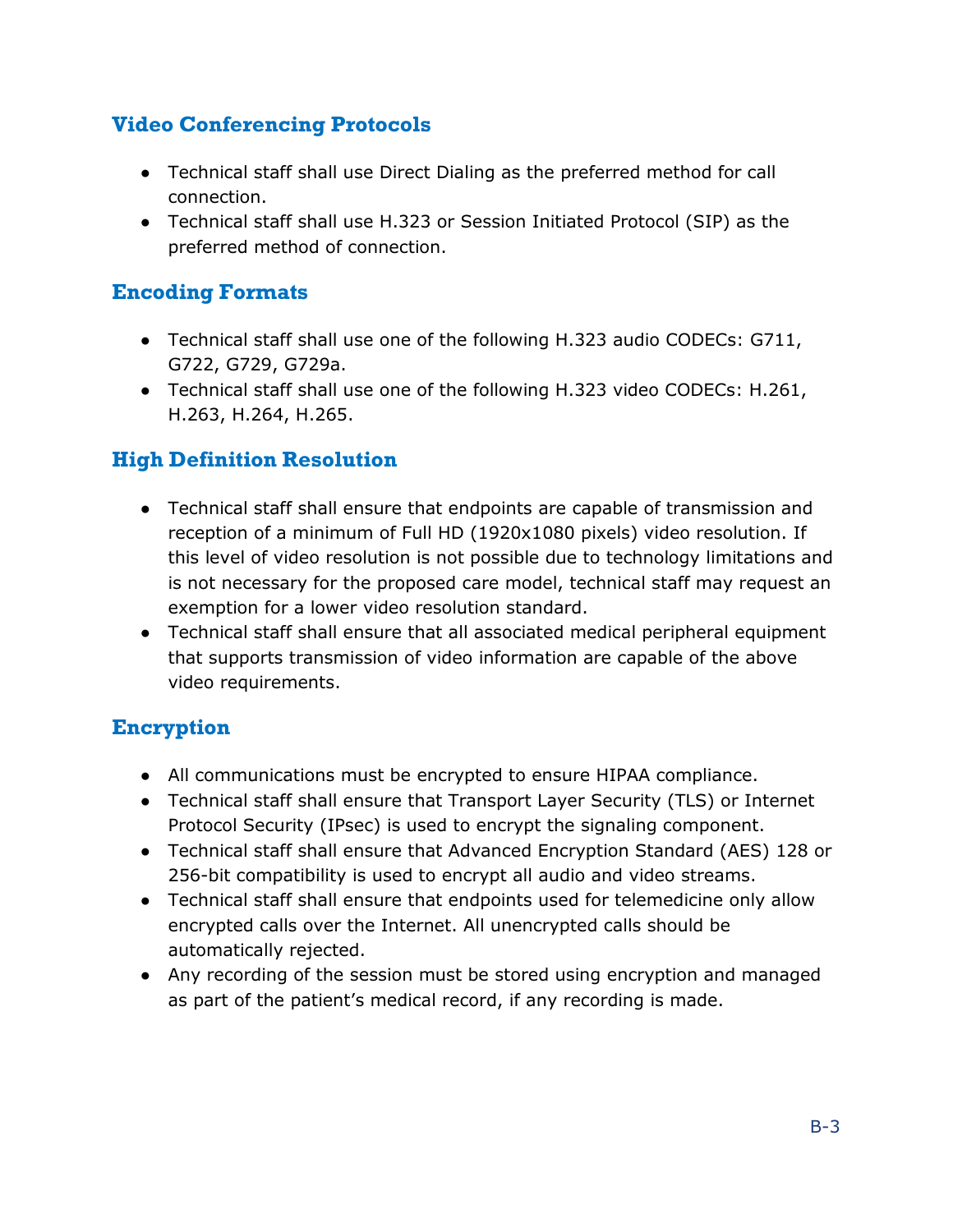#### **Indicators**

● Technical staff shall ensure that endpoints confirm encryption of conference call, typically confirmed with a closed hasp lock  $(\circledast)$  indicator.

#### **Call Rates**

● Technical staff shall ensure a minimum quality of service

#### **Far End Camera Control**

- When applicable, technical staff shall ensure the use of Far End Camera Control (FECC) compliant systems, to allow for remote camera control.
- Technical staff shall follow ITU H.281 or SIP RFC 4573 for standard compatibility.

#### **Proprietary or Closed Systems**

- Technical staff shall avoid the use of VTC systems that do not adhere to the standards listed in this manual.
- Technical staff shall avoid the use of systems that adhere to the recommended protocols but are not configured to communicate with other VHN system devices.
- Technical staff shall ensure that VTC systems can communicate with all other standards based VTC systems on other outside networks.

#### **Call Requirements**

- Technical staff shall ensure that video teleconferencing (VTC) units, located at the telemedicine healthcare sites, are set to manually answer calls to prevent systems from dialing in and viewing patient areas without their consent. If an issue arises that makes manually answering calls impossible, technical staff may seek and exemption from this requirement as long as systems are in place to address HIPAA requirements.
- Technical staff shall ensure that the VTC unit with built-in multipoint calls are set to be manually answered and/or reject any incoming calls.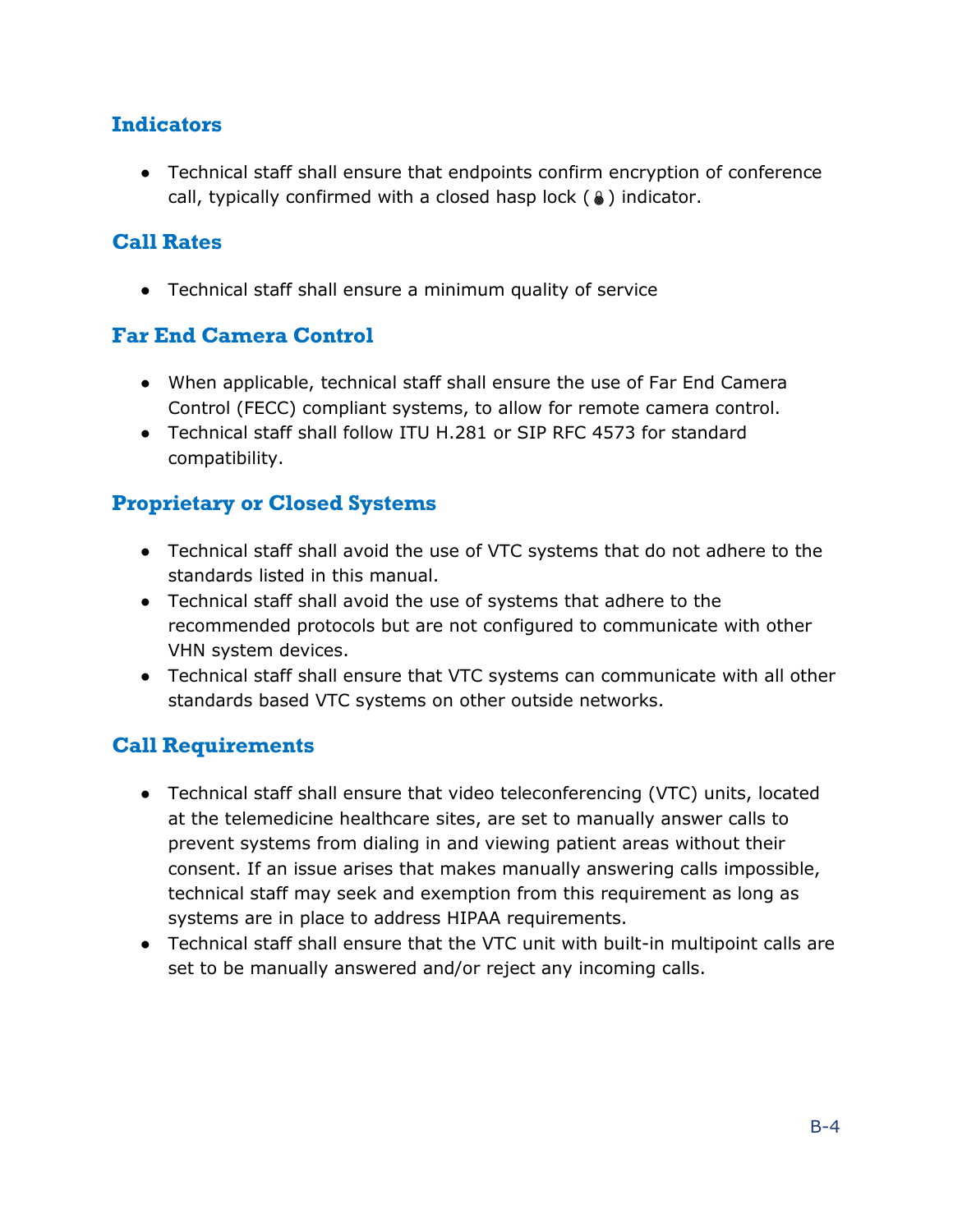# **Displays**

- Technical staff shall ensure minimal resolution of 1080p for all telemedicine displays/screens.
- Technical staff shall ensure that all display in a clinical/hospital setting meet FDA requirements for medical grade electronics.
- Technical staff shall ensure that proper size of displays for telemedicine services using the following formula to calculate adequate display size: Measure the maximum distance from the screen to the patient and divide by three. (Typically a 32" display is sufficient for most telemedicine carts)
- Technical staff shall ensure that all displays are properly and securely mounted following ADA rules. Displays mounted below 80" may only protrude up to 4" at most from the wall, unless an object (i.e. furniture, bench, etc.) is placed underneath the display.

# **General Telemedicine Equipment**

### **Medical Peripheral Devices**

- Technical staff shall ensure that all medical peripheral devices, including medical cameras, such as video ophthalmoscopes and dermatoscope, adhere to FDA guidelines.
- Technical staff shall ensure that all devices possess proper sterilization instructions provided as per the manufacturer recommendations and that proper sterilization has occurred prior to use with a patient.
- Technical staff shall ensure that all operational instructions provided by the manufacturer are properly followed when using telemedicine equipment.

### **Telemedicine Carts**

- Technical staff shall ensure that each telemedicine cart is medical grade, designed, and equipped with appropriate medical peripherals to provide a proper patient evaluation.
- Technical staff shall ensure that all equipment is properly and securely mounted to the cart to avoid dislodgement and connection issues.
- Technical staff shall ensure that all cabling is secured and not creating a trip hazard.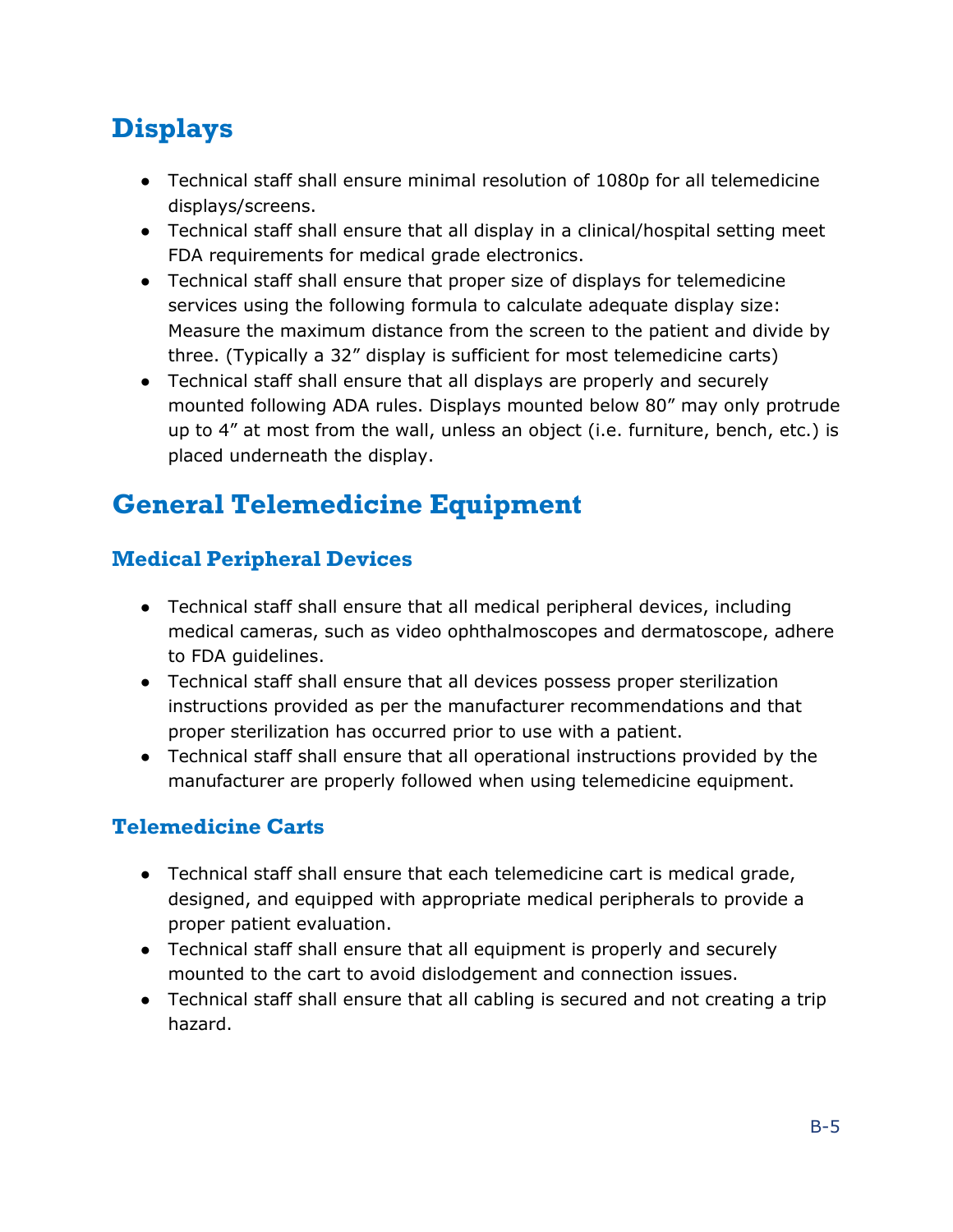### **Multipoint Control Unit**

- Technical staff shall be aware that the use of Multipoint Control Unit (MCU) presents a possible security risk as it allows third parties to monitor medical consultations, thus resulting in HIPAA violation.
- Technical staff shall ensure that the use of an MCU to connect to 2 or more sites is strictly limited for a specific need (i.e. multiple providers sharing data).
- Technical staff shall follow proper point-to-point connection guidelines, in the event that a MCU is necessary.

### **Personal Computer Standards**

These standards apply to the Personal Computers (PCs) used by the providers to connect with the patients and provide care.

- Technical staff shall ensure that Personal Computers (PCs) used for video conferencing must adhere to certain minimum specifications to maintain a HD quality image.
- Technical staff shall refer to the following minimum standards and requirements for proper delivery of telemedicine services:
	- CPU's i5 or i7 from Intel with quad core processors, ≥ 2.2GHZ CPU speed
	- 8GB RAM
	- ▶ 256GB SSD
	- Analog audio input and output
	- ▶ 4 USB I/O ports (minimum)
	- Digital video output DVI, HDMI or DisplayPort (HDMI is preferred)
	- ▶ DirectX 9.0 or higher
	- ▶ 512Mb video RAM

#### **Testing**

● Technical staff shall test the connection prior to use by medical staff.

#### **Environmental**

• Technical staff shall ensure that the environment used for telemedicine has appropriate lighting and sound control to ensure the patient may be properly observed and that that each site can clearly understand audio transmissions.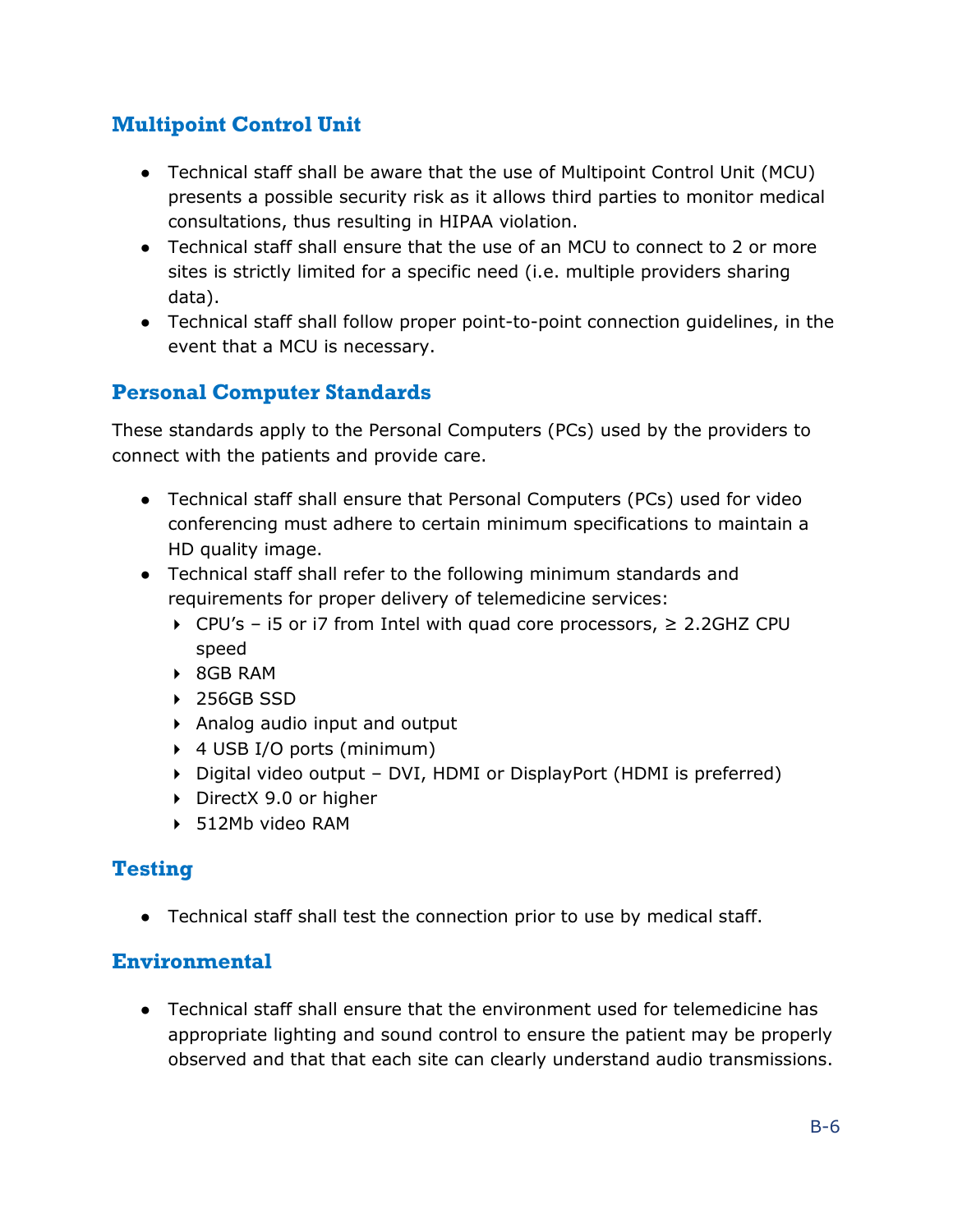### **Network Connection**

- Technical staff shall ensure presence of adequate Ethernet connection capable of full duplex, 100Mbs connectivity.
- Technical staff shall ensure adequate network connection speeds of a minimum of 1.5 Mbps two-way data streams and no more than 3% packet loss with 10 ms latency.
- Technical staff share ensure adequate firewall rules are in place to allow aforementioned protocols for access to video conferencing appliances, including H.460.18 or H460.19 standards.

### **Equipment Failure**

- Technical staff shall refer to the Troubleshooting and Technical Support section of this document for technical issues.
- Technical staff shall contact designated organizational support team for all technical related issues within their internal designated Service Level Agreement, which must be established and followed. To be considered for funding, any Service Level Agreement must have fees and charges that are reasonable.
- Technical staff shall contact designated telehealth network technical representatives any for scheduled or unscheduled extended outages. A plan must be in place regarding potential outages, and any equipment failure must be addressed within 48 hrs.

#### **Connection Times**

Staff is responsible for executing proper connection times based on clinical program guidelines.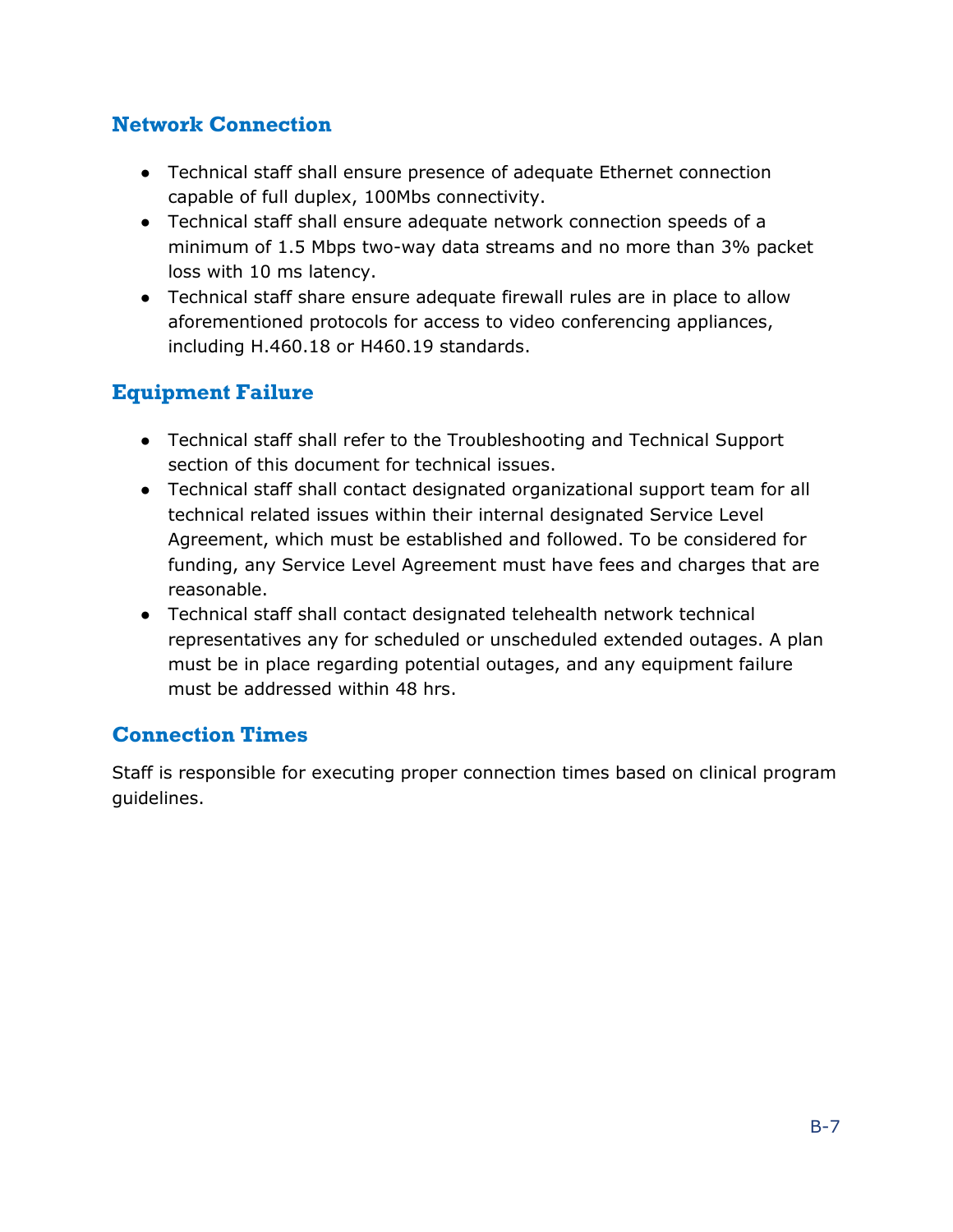## <span id="page-24-0"></span>**Appendix C. Collaborative Rural Texas Pediatric Telemedicine Pilot Program Reporting Requirements**

Hospitals participating in the *Collaborative Rural Texas Pediatric Telemedicine Pilot Project* will be required to report specific information about their encounters utilizing equipment and services supplied through the participating pediatric specialty telemedicine provider.

The measures to be collected are provided below. A follow up meeting with University of Texas Medical Branch / Children's Health System of Texas staff will be scheduled to discuss any questions or concerns.

- 1. Number of consults
- 2. Specialty (NICU/ER) (for this pilot NICU)
- 3. Diagnoses
	- a. --Did the diagnoses change?
- 4. Outcome Retention or Transport
	- a. --Transport to Children's
	- b. --Transport to Non-Children's Facility
- 5. Discharge home
- 6. Transported to Later
	- a. --Transport to Children's/other pilot site
	- b. --Transport to Non-Children's Facility/or other pilot
- 7. Length of Stay
- 8. Intent to Transfer
	- a. --Did this change after consultation?
- 9. Mode of transportation
	- a. --by ground, air etc.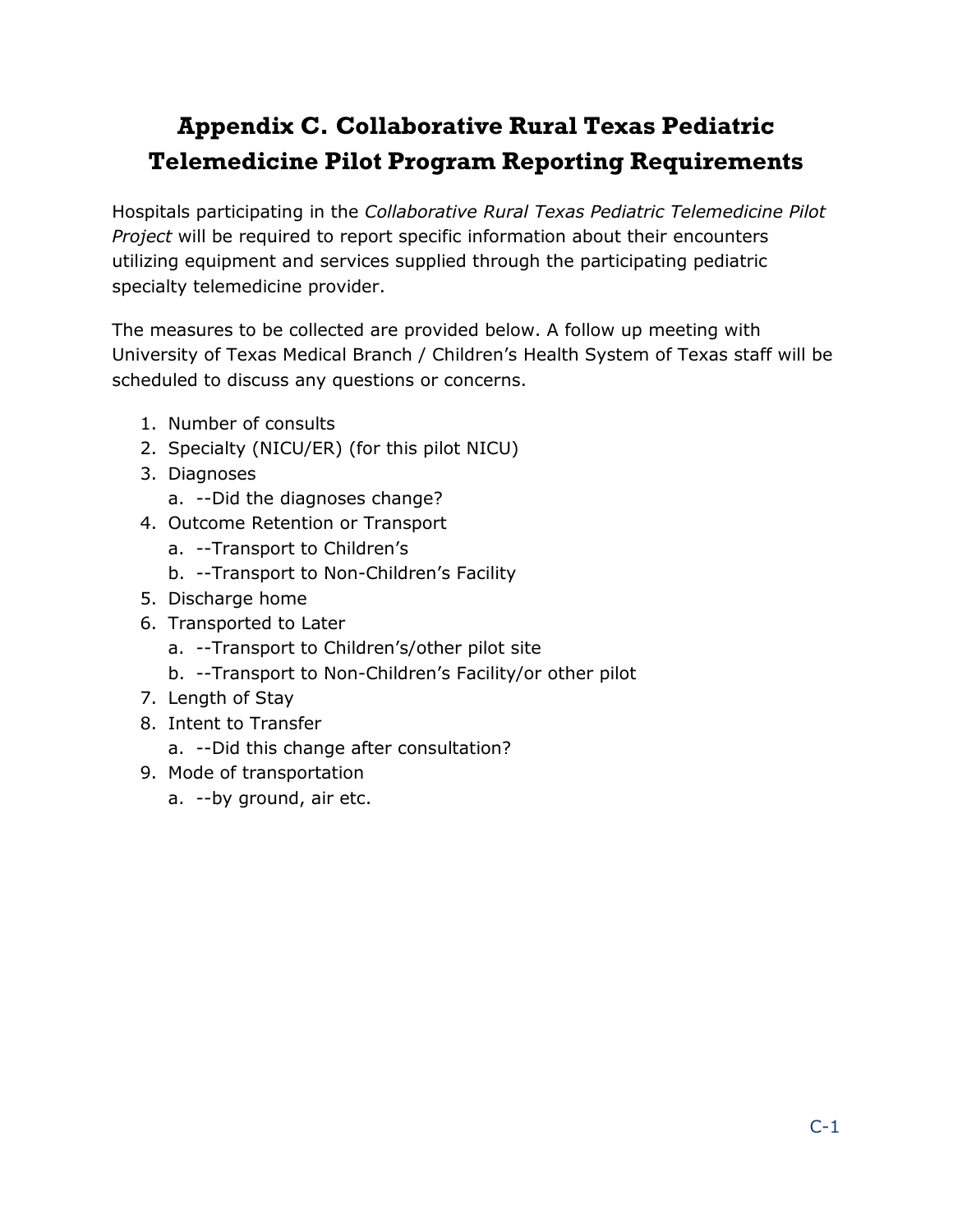### **Appendix D. UT System Virtual Health Network**

# <span id="page-25-0"></span>**THE UNIVERSITY OF TEXAS VIRTUAL HEALTH NETWORK (UT-VHN)**

#### Purpose:

In response to the ever present need for high quality and efficient health care, in 2016 The University of Texas System began leveraging its lengthy history as one largest providers of telemedicine in the state to develop and implement a Virtual

Health Network (UT-VHN). Upon successful completion of this ambitious project, Texas will have the initial structure to create a true statewide network for the provision of medical services in all areas of the state.

#### What is the Virtual Health Network?

The UT-VHN will connect all UT System Health Science Centers and Medical Schools to create a model for coordinated care delivery using telemedicine and telehealth technologies. This

will enable UT System to will provide coordinated outbound and inbound support for current telemedicine & telehealth services, conduct research and data analytics, expand outreach to satellite partners, provide distance education, and use telehealth tools to manage population health.